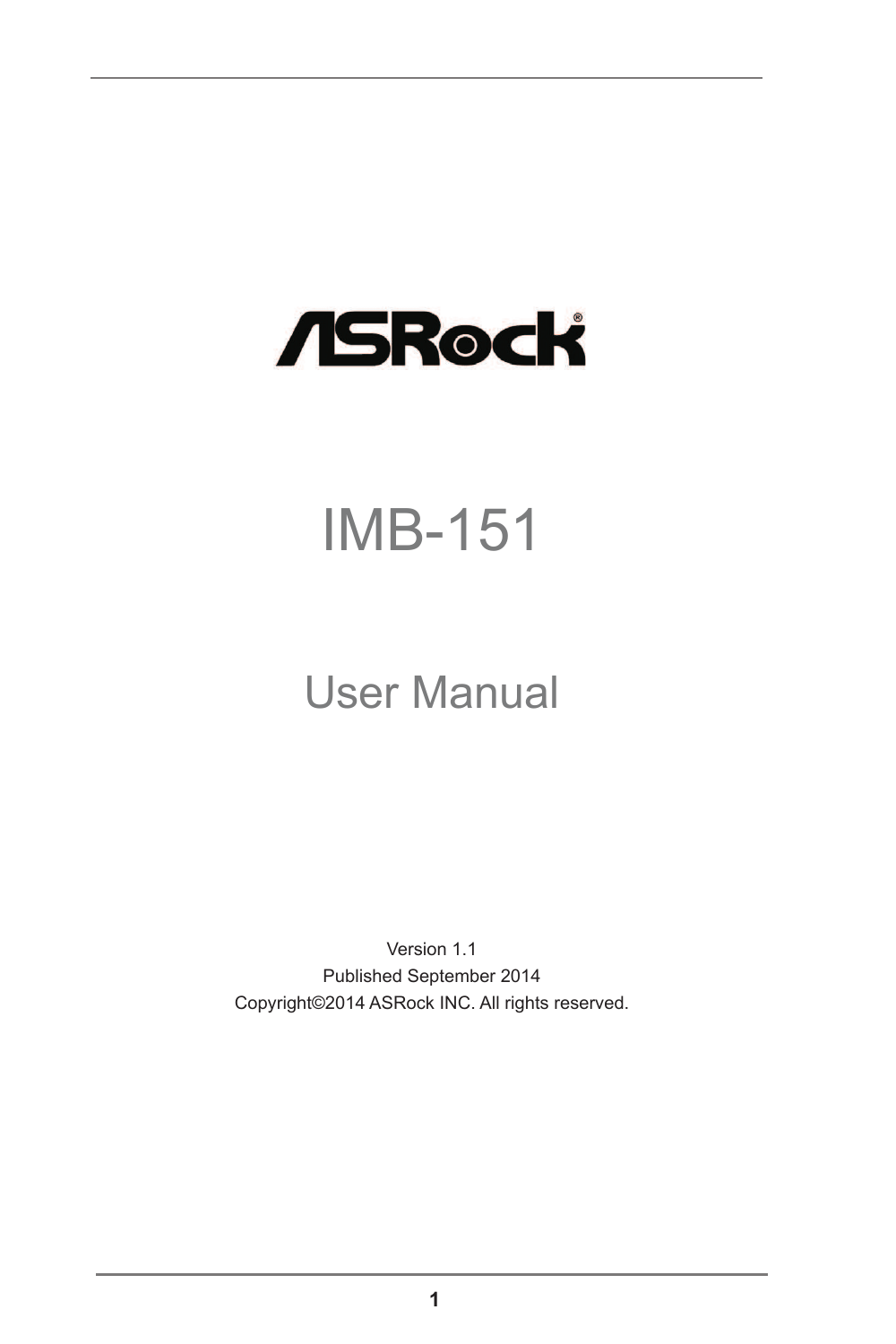Version 1.1 Published September 2014 Copyright©2014 ASRock INC. All rights reserved.

#### Copyright Notice:

No part of this documentation may be reproduced, transcribed, transmitted, or translated in any language, in any form or by any means, except duplication of documentation by the purchaser for backup purpose, without written consent of ASRock Inc.

Products and corporate names appearing in this documentation may or may not be registered trademarks or copyrights of their respective companies, and are used only for identiication or explanation and to the owners' beneit, without intent to infringe.

#### Disclaimer:

Specifications and information contained in this documentation are furnished for informational use only and subject to change without notice, and should not be constructed as a commitment by ASRock. ASRock assumes no responsibility for any errors or omissions that may appear in this documentation.

With respect to the contents of this documentation, ASRock does not provide warranty of any kind, either expressed or implied, including but not limited to the implied warranties or conditions of merchantability or fitness for a particular purpose.

In no event shall ASRock, its directors, officers, employees, or agents be liable for any indirect, special, incidental, or consequential damages (including damages for loss of profits, loss of business, loss of data, interruption of business and the like), even if ASRock has been advised of the possibility of such damages arising from any defect or error in the documentation or product.

 $\mathop{\rm The}\nolimits$  terms  $\mathop{\rm HDMI}\nolimits^{\rm TM}$  and  $\mathop{\rm HDMI}\nolimits$  High-Definition Multimedia Interface, and the HDMI logo are trademarks or registered trademarks of HDMI Licensing LLC in the United States and other countries.

his device complies with Part 15 of the FCC Rules. Operation is subject to the following two conditions:

- (1) this device may not cause harmful interference, and
- (2) this device must accept any interference received, including interference that may cause undesired operation.

#### CALIFORNIA, USA ONLY

he Lithium battery adopted on this motherboard contains Perchlorate, a toxic substance controlled in Perchlorate Best Management Practices (BMP) regulations passed by the California Legislature. When you discard the Lithium battery in California, USA, please follow the related regulations in advance.

"Perchlorate Material-special handling may apply, see www.dtsc.ca.gov/hazardouswaste/ perchlorate"

#### **ASRock Website: http://www.asrock.com**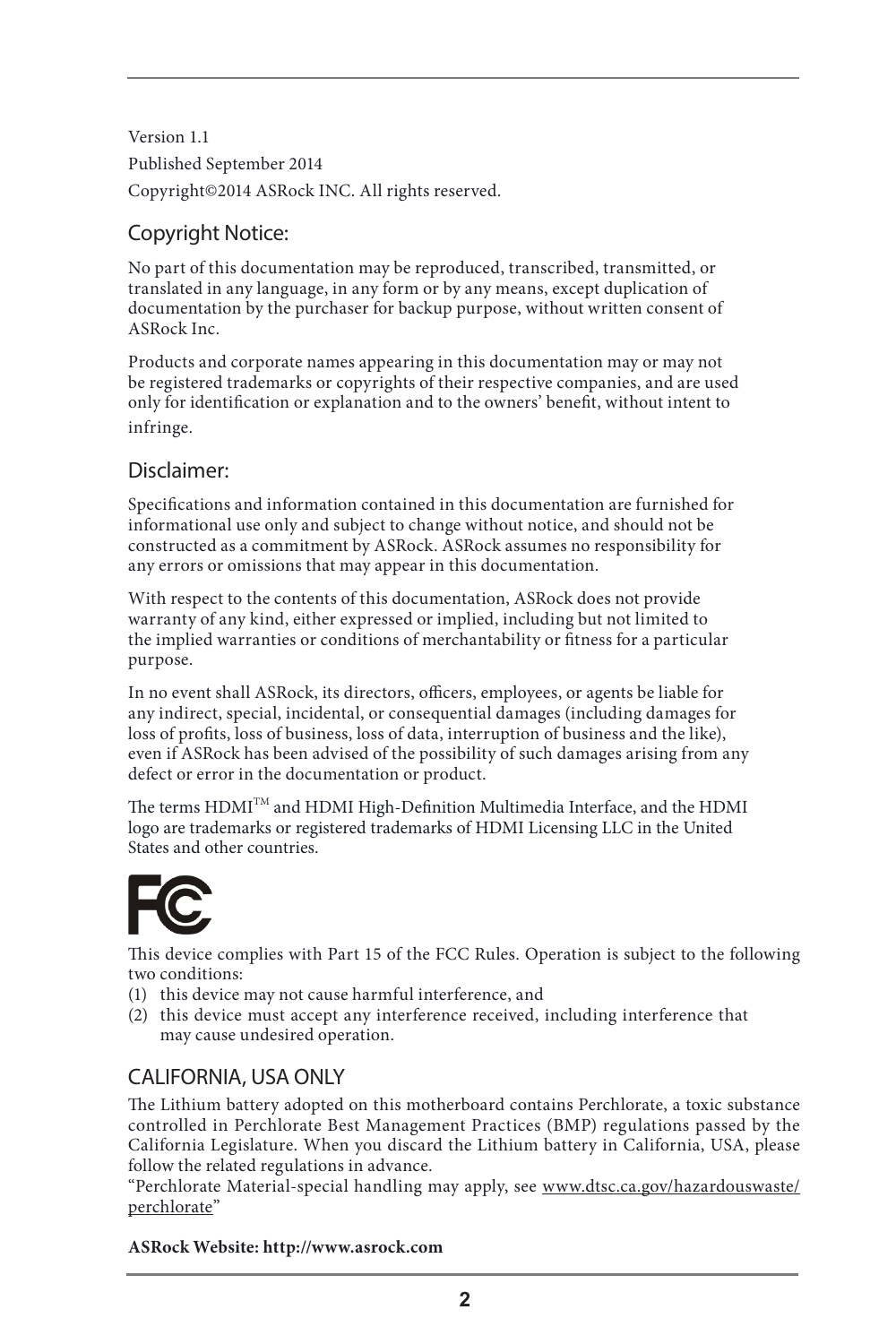## **Contents**

| 1 |                |                                             |  |
|---|----------------|---------------------------------------------|--|
|   | 11             |                                             |  |
|   | 12             |                                             |  |
|   | 1.3            |                                             |  |
|   | 14             |                                             |  |
|   |                |                                             |  |
|   | 21             |                                             |  |
|   | 22             |                                             |  |
|   | 2.3            | Installation of Memory Modules (SO-DIMM) 12 |  |
|   | 24             |                                             |  |
|   | 2.5            |                                             |  |
|   | 2.6            |                                             |  |
|   |                |                                             |  |
|   | 3 <sub>1</sub> |                                             |  |
|   |                |                                             |  |
|   |                |                                             |  |
|   | 3.2            |                                             |  |
|   | 3.3            |                                             |  |
|   |                |                                             |  |
|   |                |                                             |  |
|   |                |                                             |  |
|   |                |                                             |  |
|   |                |                                             |  |
|   |                |                                             |  |
|   |                |                                             |  |
|   | 34             | Hardware Health Event Monitoring Screen  33 |  |
|   | 3.5            |                                             |  |
|   | 36             |                                             |  |
|   | 3.7            |                                             |  |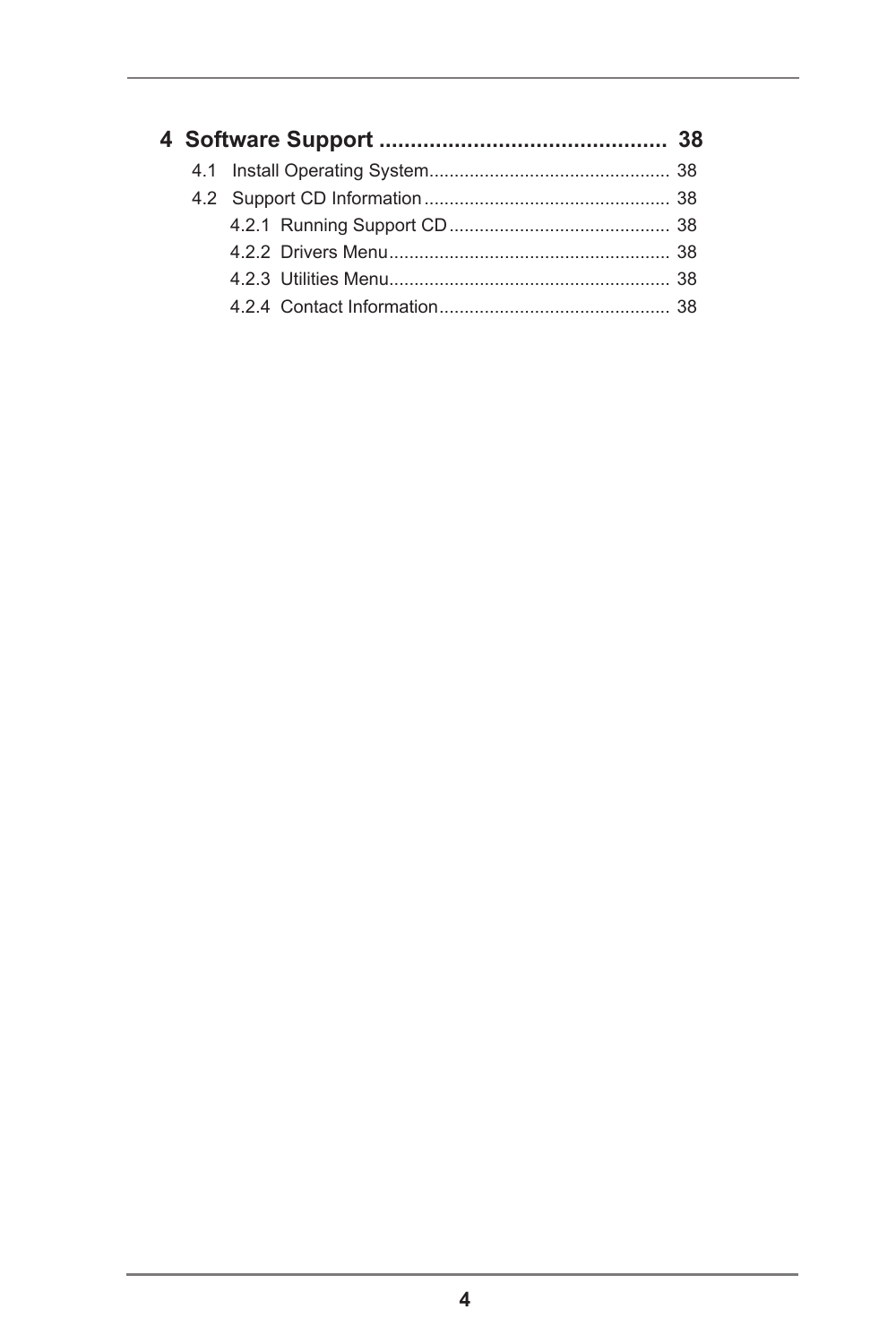## *Chapter 1: Introduction*

Thank you for purchasing ASRock *IMB-151* motherboard, a reliable motherboard produced under ASRock's consistently stringent quality control. It delivers excellent performance with robust design conforming to ASRock's commitment to quality and endurance.

In this manual, chapter 1 and 2 contain introduction of the motherboard and stepby-step guide to the hardware installation. Chapter 3 and 4 contain the coniguration guide to BIOS setup and information of the Support CD.



Because the motherboard speciications and the BIOS software might be updated, the content of this manual will be subject to change without notice. In case any modifications of this manual occur, the updated version will be available on ASRock website without further notice. You may find the latest VGA cards and CPU support lists on ASRock website as well. ASRock website http://www.asrock.com

If you require technical support related to this motherboard, please visit our website for specific information about the model you are using. www.asrock.com/support/index.asp

#### **1.1 Package Contents**

ASRock *IMB-151* Motherboard (Mini-ITX Form Factor: 6.7-in x 6.7-in, 17.0 cm x 17.0 cm) ASRock *IMB-151* Driver CD ASRock *IMB-151* Jumper Setting Instruction 1 x I/O Panel Shield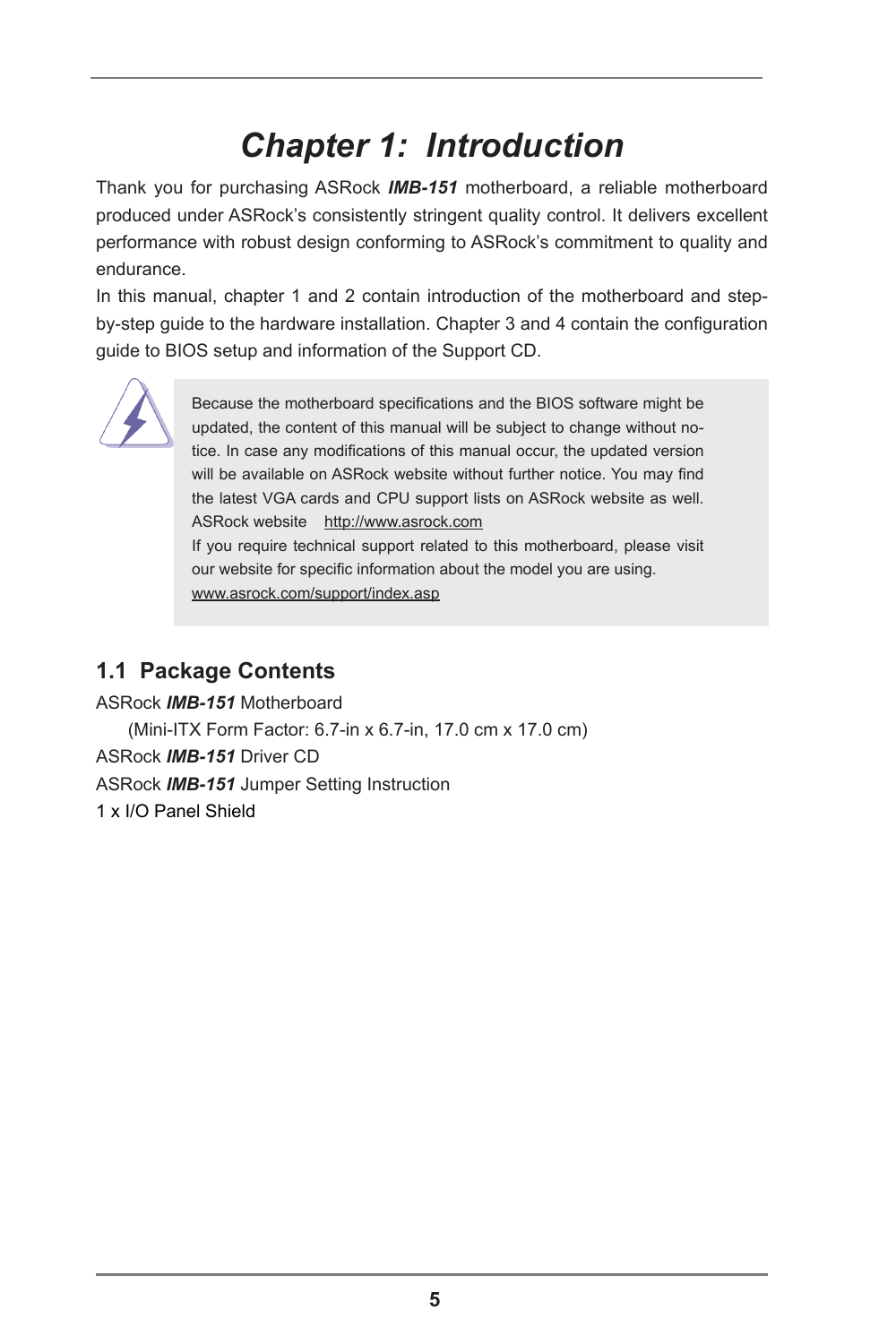### **1.2 Specifications**

| Form<br><b>Factor</b>   | <b>Dimensions</b>           | Mini-ITX (6.7-in x 6.7-in)                                  |  |  |  |
|-------------------------|-----------------------------|-------------------------------------------------------------|--|--|--|
|                         | CPU                         | Intel <sup>®</sup> Atom <sup>™</sup> Baytrail-M/D Processor |  |  |  |
|                         |                             | Supports Hyper-Threading Technology                         |  |  |  |
| <b>Processor Number</b> | Core                        | $\overline{\mathbf{4}}$                                     |  |  |  |
| <b>System</b>           | Max Speed                   | (By CPU)                                                    |  |  |  |
|                         | Cache                       | 2MB                                                         |  |  |  |
|                         | Chipset                     | N/A                                                         |  |  |  |
|                         | <b>BIOS</b>                 | <b>UEFI</b>                                                 |  |  |  |
|                         | PCI                         | 0                                                           |  |  |  |
|                         | Mini-PCIe                   | 1 (half size) + 1 (full size) shared with mSATA             |  |  |  |
| <b>Expansion mSATA</b>  |                             | 1 (shared with SATA2 2)                                     |  |  |  |
| <b>Slot</b>             | PCle                        | $\mathbf{1}$                                                |  |  |  |
|                         | <b>CFast Card</b><br>Socket | 0                                                           |  |  |  |
|                         | Technology                  | Dual Channel DDR3L-1333 MHz SDRAM                           |  |  |  |
| <b>Memory</b>           | Max.                        | 8GB                                                         |  |  |  |
|                         | Socket                      | 2 x SO-DIMM                                                 |  |  |  |
|                         | Controller                  | Intel <sup>®</sup> Gen7 Intel® Graphics DX 11, OGL3.2       |  |  |  |
|                         | <b>VRAM</b>                 | <b>Shared Memory</b>                                        |  |  |  |
|                         | <b>VGA</b>                  | Supports max. resolution 1920x1200                          |  |  |  |
| <b>Graphics</b>         | <b>LVDS</b>                 | Dual Channel 24-bit, max resolution<br>1920x1200@60Hz       |  |  |  |
|                         | <b>HDMI</b>                 | Supports HDMI 1.4a, max resolution 1920x1200                |  |  |  |
|                         | <b>DVI</b>                  | <b>No</b>                                                   |  |  |  |
|                         | DisplayPort                 | $\overline{No}$                                             |  |  |  |
|                         |                             | Multi Display Yes (Dual Display)                            |  |  |  |
|                         | Ethernet                    | 10/100/1000 Mbps                                            |  |  |  |
| <b>Ethernet</b>         | Controller                  | <b>GbE LAN Realtek</b>                                      |  |  |  |
|                         | Connector                   | 1 x RJ-45                                                   |  |  |  |
|                         | Max Data                    |                                                             |  |  |  |
| <b>SATA</b>             | Transfer                    | SATA2 (3.0Gb/s)                                             |  |  |  |
|                         | Rate                        |                                                             |  |  |  |
|                         | VGA                         | 1                                                           |  |  |  |
|                         | <b>DVI</b>                  | $\overline{0}$                                              |  |  |  |
| Rear I/O                | <b>HDMI</b>                 | $\overline{1}$                                              |  |  |  |
|                         | <b>DisplayPort</b>          | $\mathbf 0$                                                 |  |  |  |
|                         | Ethernet                    | $\mathbf{1}$                                                |  |  |  |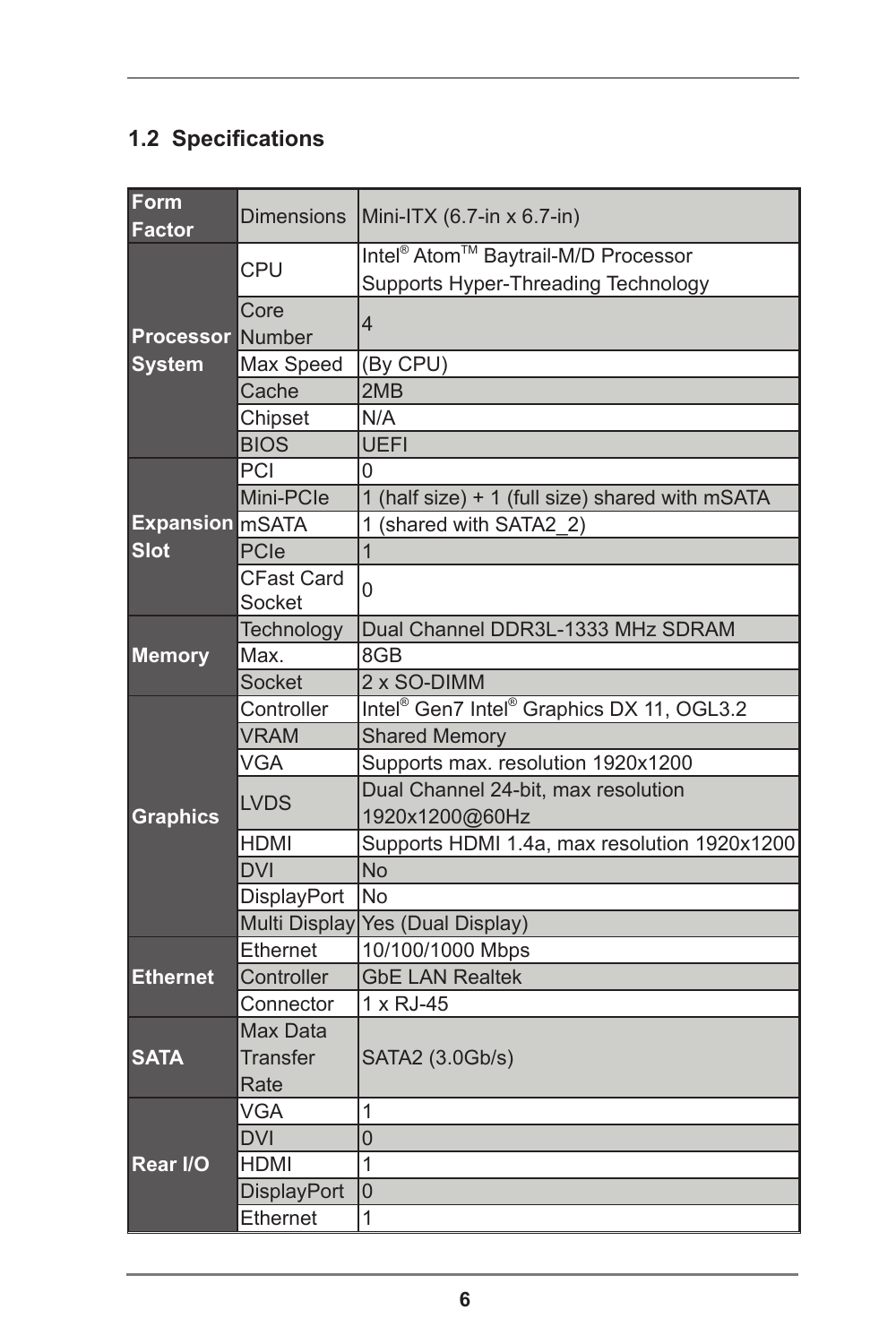|                     | <b>USB</b>             | 4 (2 x USB 3.0, 2 x USB 2.0)              |  |  |
|---------------------|------------------------|-------------------------------------------|--|--|
|                     | Audio                  | 2 (Mic-in, Line-out)                      |  |  |
|                     | Serial                 | 0                                         |  |  |
|                     | PS/2                   | 0                                         |  |  |
|                     | <b>USB</b>             | 6 (2 x USB 3.0, 4 x USB 2.0)              |  |  |
|                     | LVDS/                  | 1/1                                       |  |  |
|                     | Inverter               |                                           |  |  |
|                     | <b>VGA</b>             | 1 (shared with rear I/O VGA COM)          |  |  |
|                     | Serial                 | 5 (1 x RS-232/422/485, 4 x RS-232)        |  |  |
|                     | <b>SATA</b>            | 2 x SATA2 (3.0Gb/s)                       |  |  |
| <b>Internal</b>     | mPCle                  |                                           |  |  |
| <b>Connector</b>    | Parallel               | 1                                         |  |  |
|                     | <b>mSATA</b>           | 1 (shared)                                |  |  |
|                     | <b>IrDA</b>            | $\Omega$                                  |  |  |
|                     | GPIO 8-bit             | $4 \times$ GPI + $4 \times$ GPO           |  |  |
|                     | <b>SATA PWR</b>        |                                           |  |  |
|                     | <b>Output Con</b>      |                                           |  |  |
|                     | Speaker                | 1                                         |  |  |
|                     | Header                 |                                           |  |  |
| Watchdog            | Output                 | Output from super I/O to drag RESETCON#   |  |  |
| <b>Timer</b>        | Interval               | 256 Segments, 0,1,2255 Sec/Min            |  |  |
|                     | Input PWR              | 9-19V DC-In (4-pin ATX PWR Con)           |  |  |
| Power               |                        | AT/ATX Supported                          |  |  |
|                     | Power On               | -AT: Directly PWR on as power input ready |  |  |
| <b>Requirements</b> |                        | -ATX : Press button to PWR on after power |  |  |
|                     |                        | input ready                               |  |  |
| <b>Environment</b>  | Temperature 0°C - 60°C |                                           |  |  |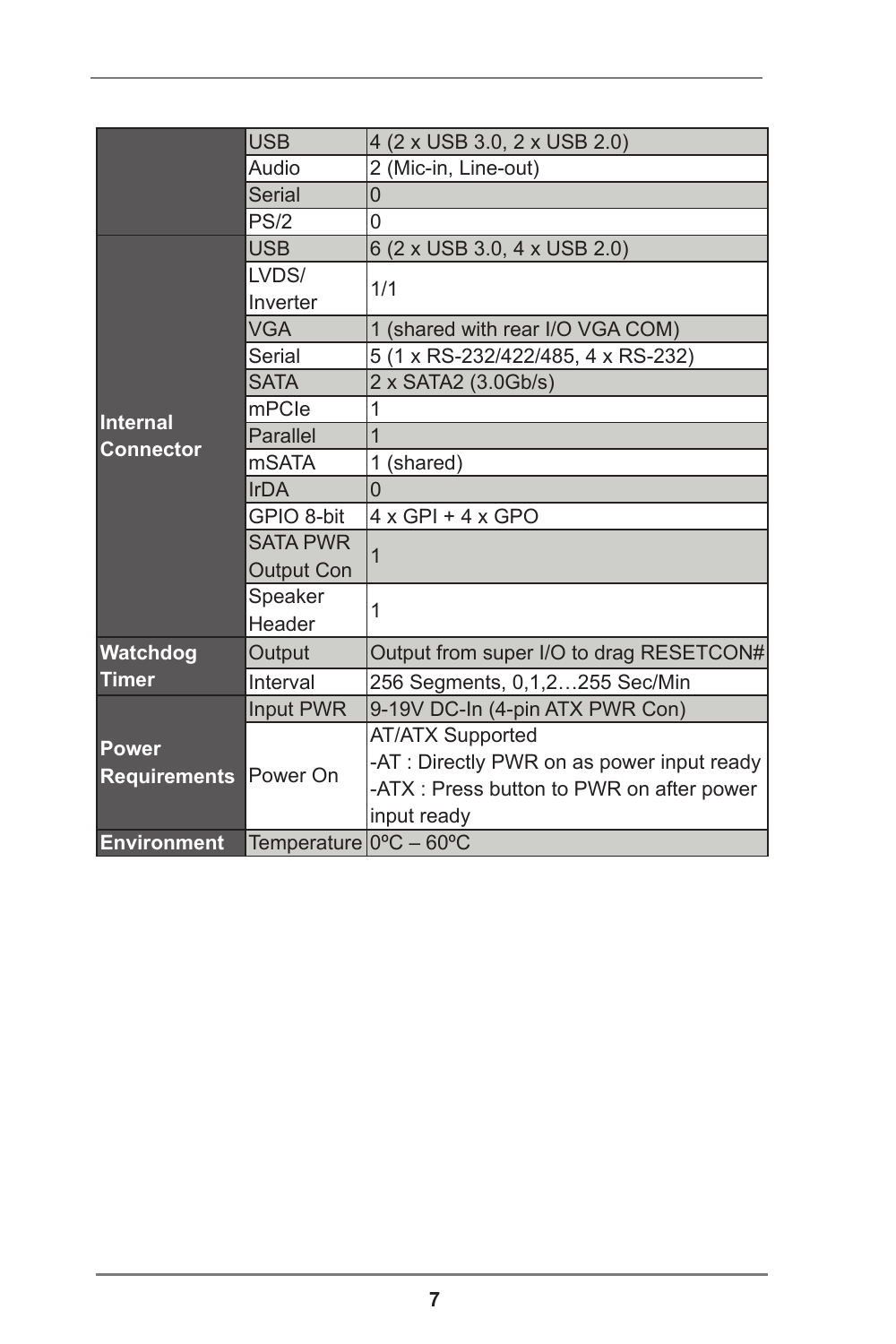#### **1.3 Motherboard Layout**

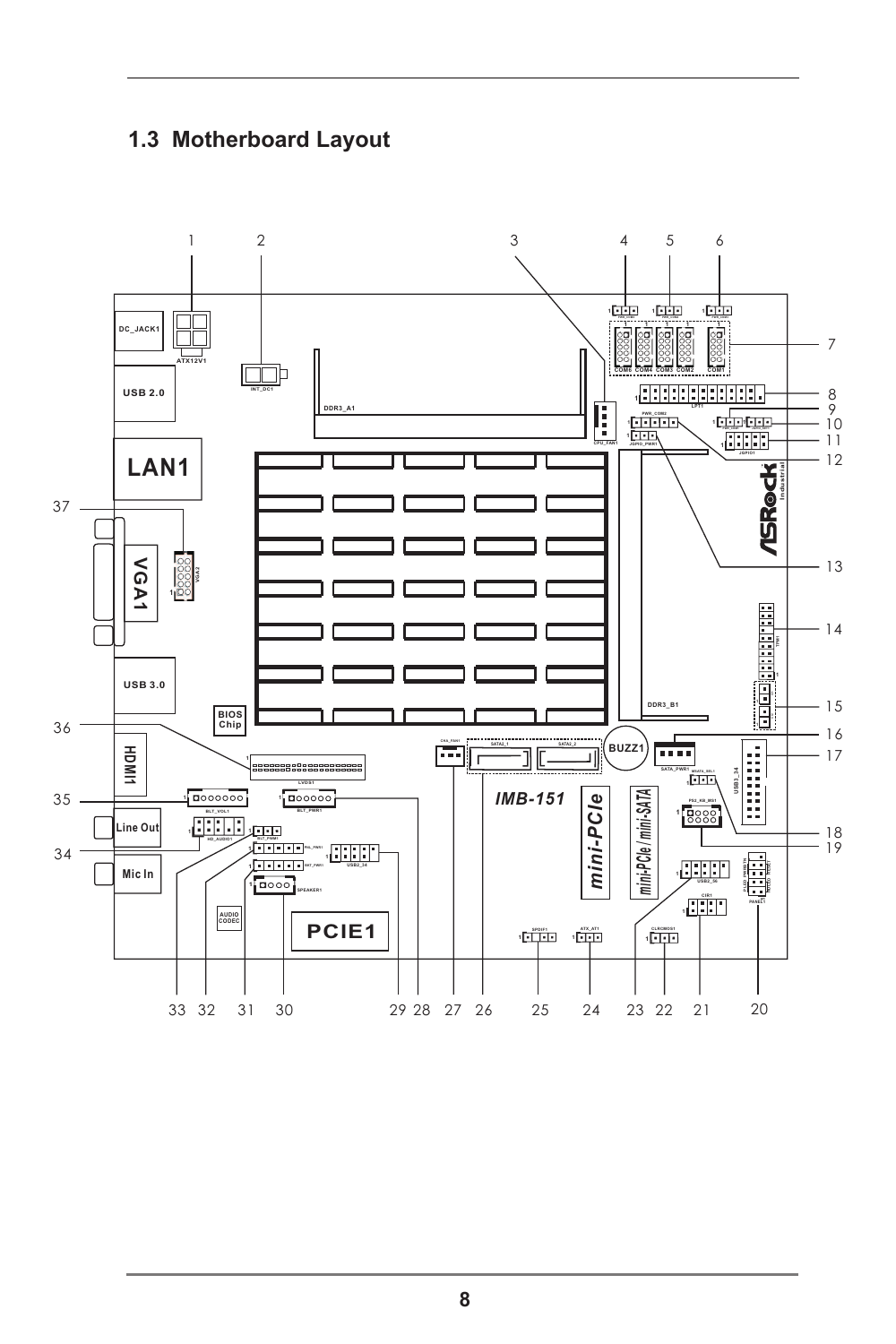- 1 : ATX Power Connector (Input 9V-19V)
- 2 : 2-pin UPS Module Power Input Connector
- 3 : 4-Pin CPU FAN Connector (+12V)
- 4 : PWR\_COM6 Jumper
- 5 : PWR\_COM4 Jumper
- 6 : PWR\_COM3 Jumper
- 7 : Internal COM Port Headers COM1 (RS232/422/485) COM2, 3, 4, 6 (RS232)
- 8 : Printer Port Header
- 9 : PWR\_COM1 Jumper
- 10 : JGPIO\_SET1 Jumper
- 11 : Digital Input / Output Pin Header
- 12 : PWR\_COM2 Jumper
- 13 : Digital Input / Output Power Select
- 14 : TPM Header
- 15 : Chassis Intrusion Headers (CI1, Cl2)
- 16 : SATA Power Output Connector
- 17 : USB3.0 Connector
- 18 : mSATA Selection Jumper
- 19 : PS2\_KB\_MS1
- 20 : System Panel Header
- 21 : CIR Header
- 22 : Clear CMOS Header
- 23 : USB2.0 Connector (USB2\_56)
- 24 : ATX/AT Mode Jumper
- 25 : SPDIF Header
- 26 : SATA2 Connectors (SATA2\_1, SATA2\_2)
- 27 : 3-Pin Chassis FAN Connector (+12V)
- 28 : Backlight Power Connector
- 29 : USB2.0 Connector (USB2\_34)
- 30 : 3W Audio AMP Output Wafer
- 31 : Backlight Power Selection (BKT\_PWR1)
- 32 : Panel Power Selection (PNL\_PWR1)
- 33 : Backlight Control Level (BLT\_PWM1)
- 34 : Front Panel Audio Header
- 35 : Backlight Volume Control (BLT\_VOL1)
- 36 : LVDS Panel Connector
- 37 : VGA2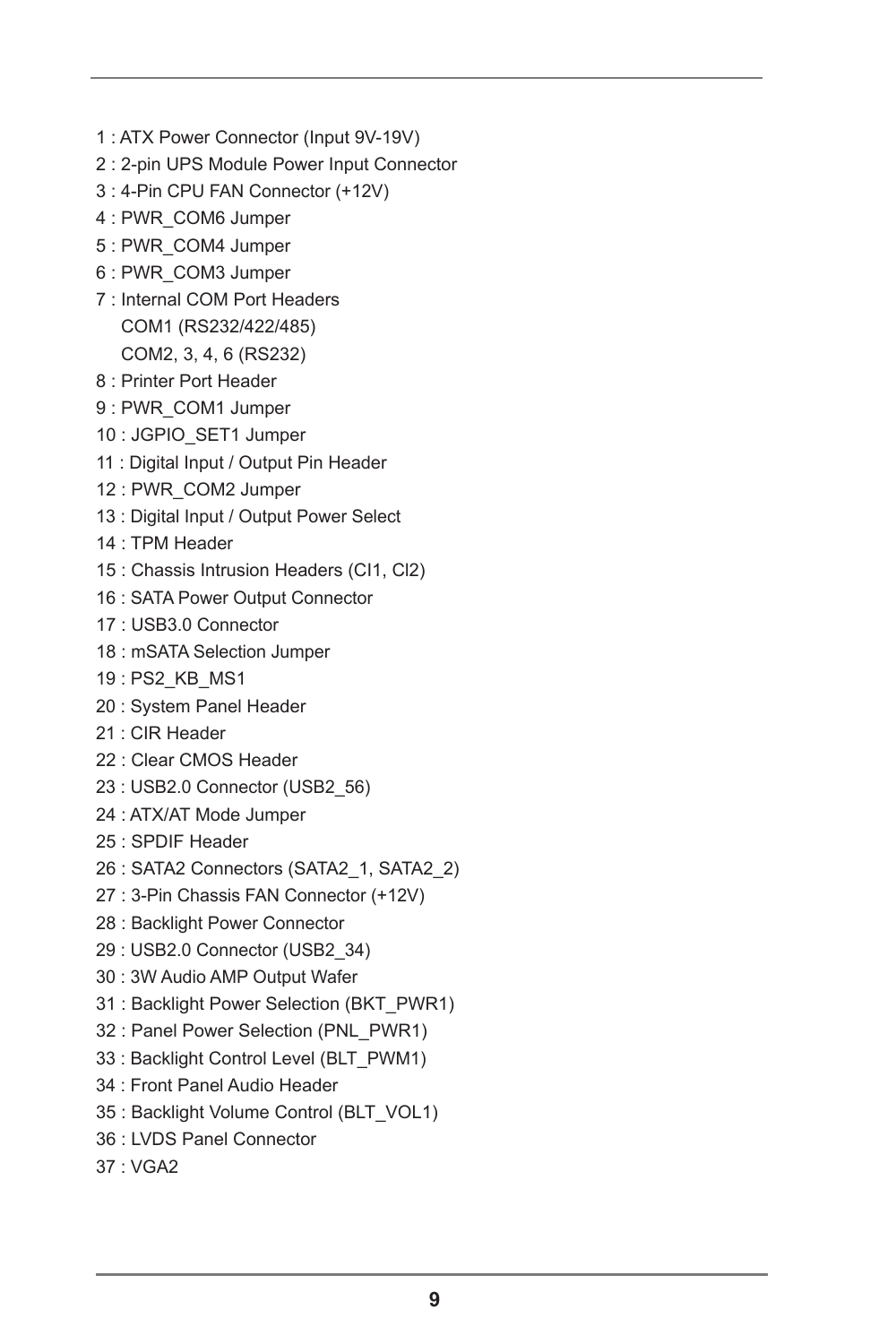#### **1.4 I/O Panel**



\*\* There are two LED next to the LAN port. Please refer to the table below for the LAN port LED indications.

**LAN Port LED Indications**

|                                                | <b>Activity/Link LED</b> |  |               | <b>SPEED LED</b> |  |
|------------------------------------------------|--------------------------|--|---------------|------------------|--|
| Description<br><b>Status</b><br>Off<br>No Link |                          |  | <b>Status</b> | Description      |  |
|                                                |                          |  | $\bigcirc$ ff | 10Mbps co        |  |
| <b>Blinking</b>                                | Data Activity            |  | Orange        | 100Mbps o        |  |
| l ink<br>On                                    |                          |  | Green         | 1Gbps con        |  |

|          | <b>Activity/Link LED</b> |               | <b>SPEED LED</b>   |
|----------|--------------------------|---------------|--------------------|
| Status   | Description              | <b>Status</b> | Description        |
| Off      | No Link                  | Off           | 10Mbps connection  |
| Blinking | Data Activity            | Orange        | 100Mbps connection |
| On       | Link                     | Green         | 1Gbps connection   |



**LAN Port**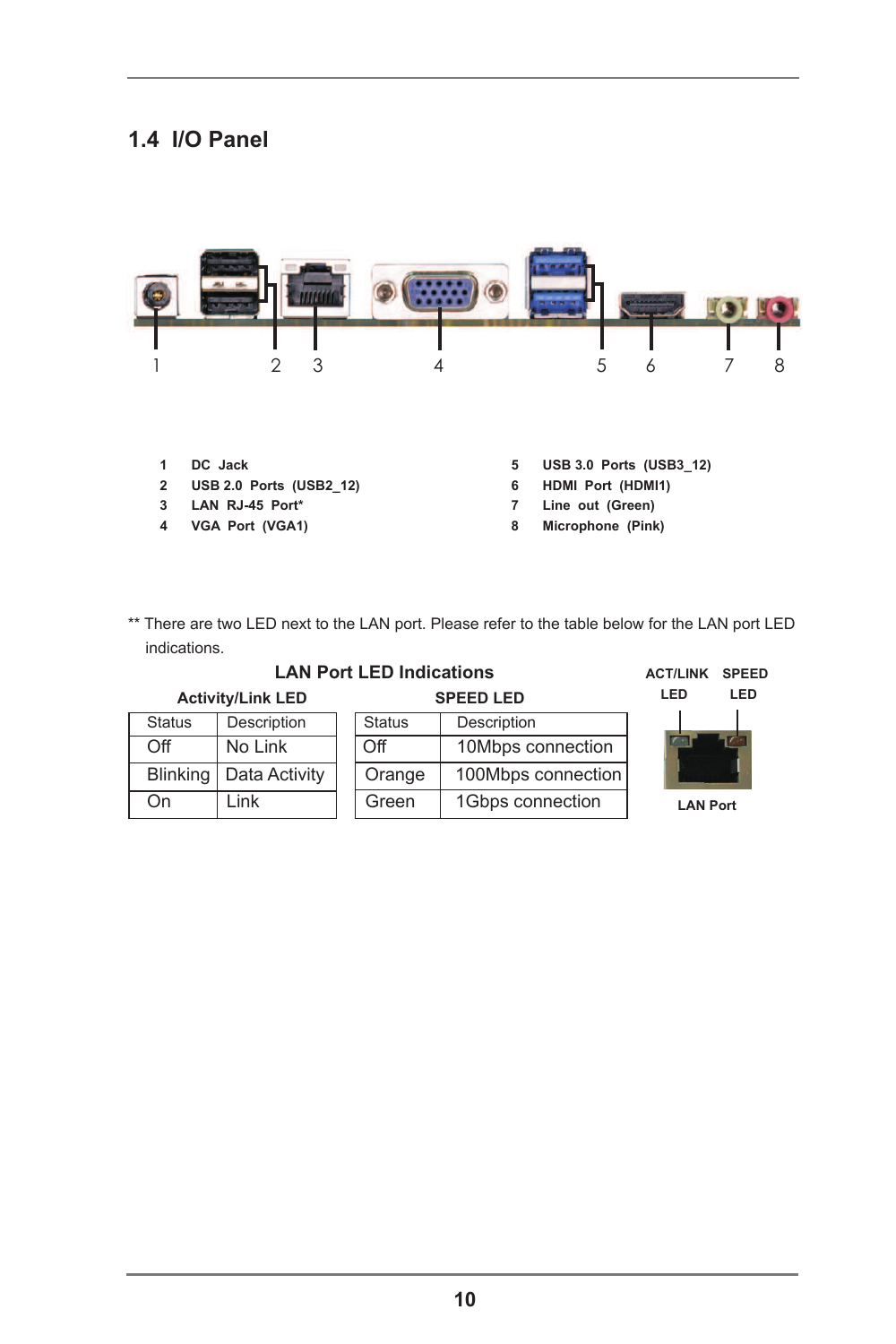## *Chapter 2: Installation*

This is a Mini-ITX form factor (6.7" x 6.7", 17.0 x 17.0 cm) motherboard. Before you install the motherboard, study the coniguration of your chassis to ensure that the motherboard fits into it.



Make sure to unplug the power cord before installing or removing the motherboard. Failure to do so may cause physical injuries to you and damages to motherboard components.

### **2.1 Screw Holes**

Place screws into the holes to secure the motherboard to the chassis.



Do not over-tighten the screws! Doing so may damage the motherboard.

### **2.2 Pre-installation Precautions**

Take note of the following precautions before you install motherboard components or change any motherboard settings.

- 1. Unplug the power cord from the wall socket before touching any component.
- 2. To avoid damaging the motherboard components due to static electricity, NEVER place your motherboard directly on the carpet or the like. Also remember to use a grounded wrist strap or touch a safety grounded object before you handle components.
- 3. Hold components by the edges and do not touch the ICs.
- 4. Whenever you uninstall any component, place it on a grounded antistatic pad or in the bag that comes with the component.



 Before you install or remove any component, ensure that the power is switched off or the power cord is detached from the power supply. Failure to do so may cause severe damage to the motherboard, peripherals, and/or components.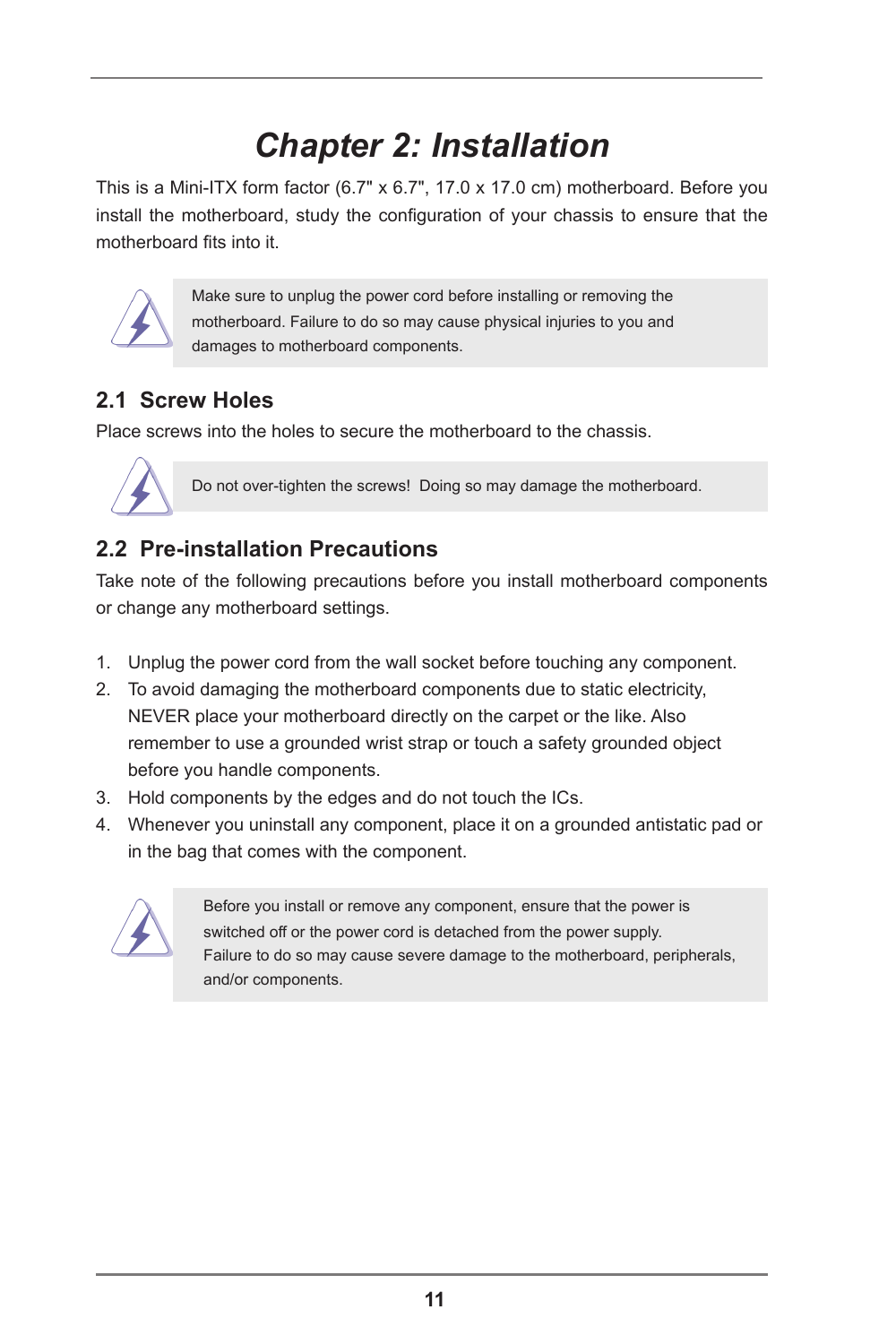#### **2.3 Installation of Memory Modules (SO-DIMM)**

*IMB-151* motherboard provides two 204-pin DDR3 (Double Data Rate 3) SO-DIMM slots, which support Dual Channel DDR3L (low voltage).

- 1. If you install one memory module only, please install it on DDR3\_A1.
- 2. It is not allowed to install a DDR or DDR2 memory module into a DDR3 slot; otherwise, this motherboard and SO-DIMM may be damaged.
- 3. Please make sure to disconnect the power supply before adding or removing SO-DIMMs or the system components.
- 4. The SO-DIMM only fits in one correct orientation. It will cause permanent damage to the motherboard and the SO-DIMM if you force the SO-DIMM into the slot at incorrect orientation.

#### **Installing a SO-DIMM**

Step 1. Align a SO-DIMM on the slot such that the notch on the SO-DIMM matches the break on the slot.



Step 2. Firmly insert the SO-DIMM into the slot until the retaining clips at both ends fully snap back in place and the SO-DIMM is properly seated.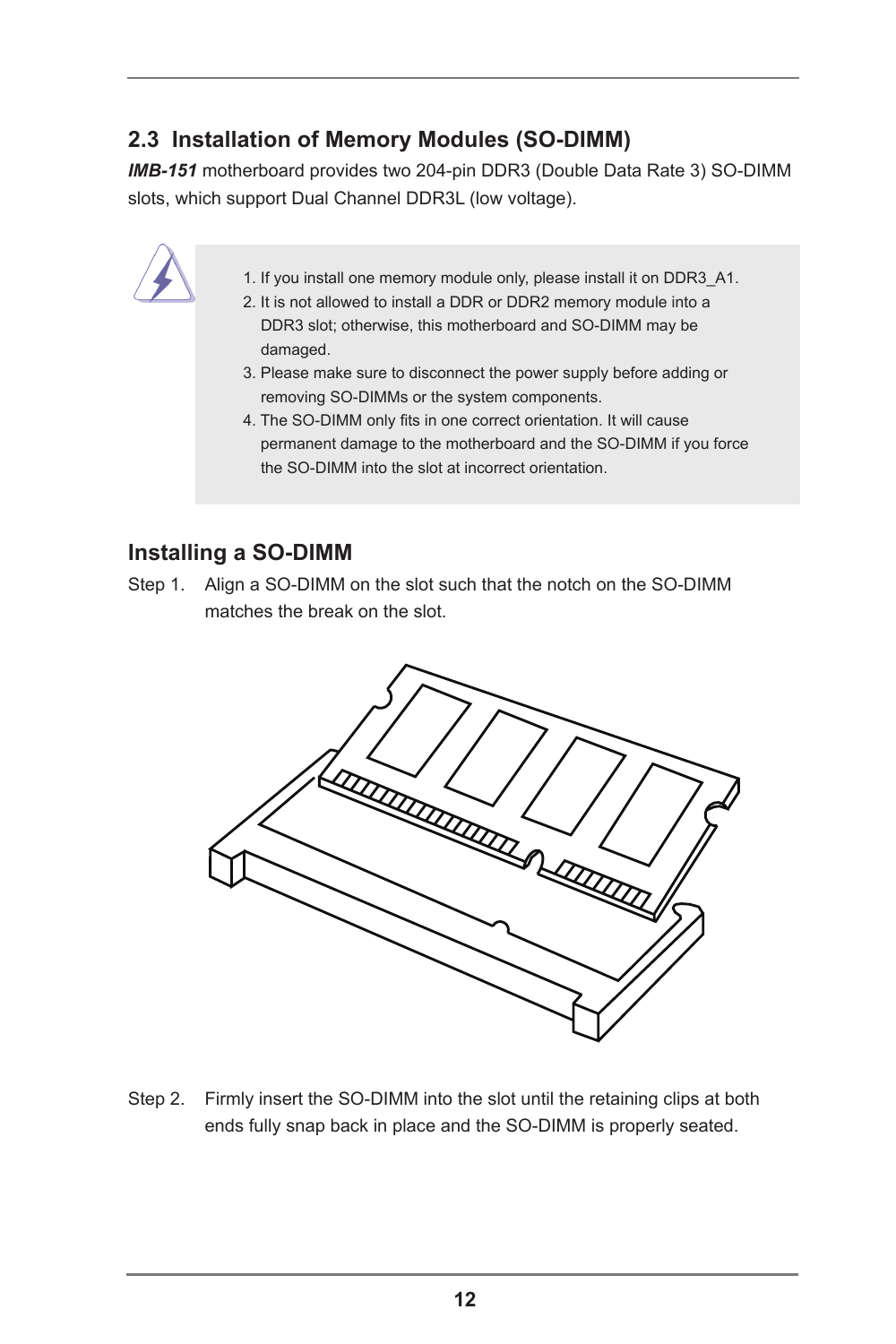### **2.4 Expansion Slots (mini-PCIe, mini-PCIe/mini-SATA and PCI Express Slots)**

There is 1 mini-PCIe slot, 1 mini-PCIe/mini-SATA slot and 1 PCI Express slot on this motherboard.

#### **mini-PCIe slot:**

MINI\_PCIE1 (mini-PCIe slot; half size) is used for PCI Express mini cards.

#### **mini-PCIe/mini-SATA slot:**

MINI\_SATA1 (mini-PCIe slot/mini-SATA slot; full size) is used for PCI Express mini cards or mSATA cards. This SATA signal is shared with SATA2\_2 connector.

**PCIE slot:** PCIE1 (PCIE x1 slot) is used for PCI Express x1 lane width cards.

#### **Installing an expansion card**

- Step 1. Before installing the expansion card, please make sure that the power supply is switched off or the power cord is unplugged. Please read the documentation of the expansion card and make necessary hardware settings for the card before you start the installation.
- Step 2. Remove the system unit cover (if your motherboard is already installed in a chassis).
- Step 3. Remove the bracket facing the slot that you intend to use. Keep the screws for later use.
- Step 4. Align the card connector with the slot and press firmly until the card is completely seated on the slot.
- Step 5. Fasten the card to the chassis with screws.
- Step 6. Replace the system cover.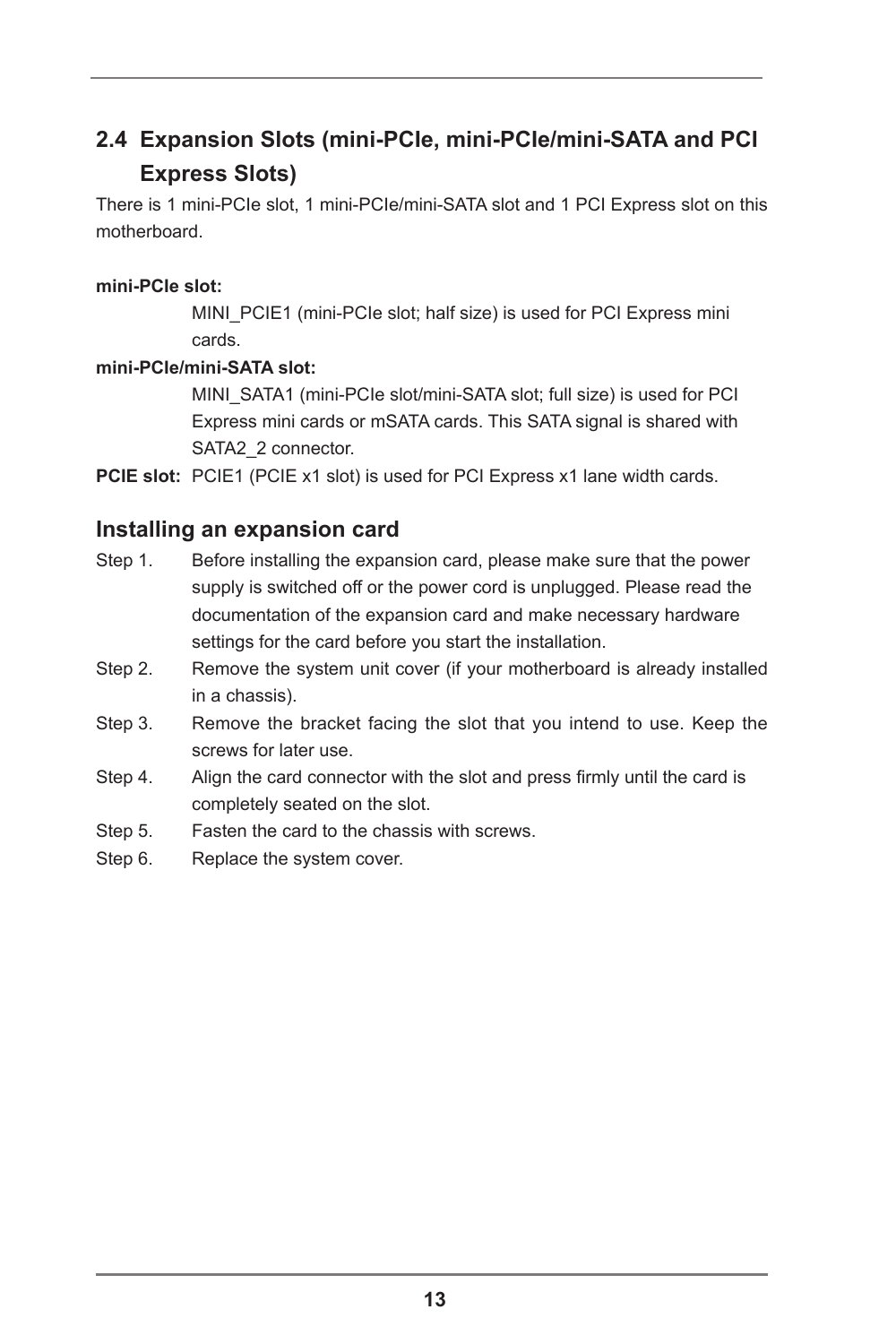#### **2.5 Jumpers Setup**

The illustration shows how jumpers are setup. When the jumper cap is placed on pins, the jumper is "Short". If no jumper cap is placed on pins, the jumper is "Open". The illustration shows a 3-pin jumper whose pin1 and pin2 are "Short" when jumper cap is placed on these 2 pins.

Shor





Clear CMOS Jumper (CLRCMOS1) (see p.8, No. 22)



Note: CLRCMOS1 allows you to clear the data in CMOS. To clear and reset the system parameters to default setup, please turn off the computer and unplug the power cord from the power supply. After waiting for 15 seconds, use a jumper cap to short pin2 and pin3 on CLRCMOS1 for 5 seconds. However, please do not clear the CMOS right after you update the BIOS. If you need to clear the CMOS when you just finish updating the BIOS, you must boot up the system first, and then shut it down before you do the clear-CMOS action. Please be noted that the password, date, time, user default profile and MAC address will be cleared only if the CMOS battery is removed.

| Digital Input / Output Power Select<br>(3-pin JGPIO PWR1)<br>(see p.8 No. 13) | 23 | $1 - 2.1 - 12V$<br>$2 - 3: +5V$                                                                                          |
|-------------------------------------------------------------------------------|----|--------------------------------------------------------------------------------------------------------------------------|
| ATX/AT Mode Selection<br>(3-pin PWR JP1)<br>(see p.8 No. 24)                  | 23 | $1-2$ : AT Mode<br>$2-3$ : ATX Mode                                                                                      |
| Panel Power Selection (LCD VCC)<br>(5-pin PNL PWR1)<br>(see p.8 No. 32)       |    | Use this to set up the VDD<br>power of the LVDS connector.<br>$1-2: LVDD: +3V$<br>$2-3$ : LVDD: $+5V$<br>4-5: LVDD: +12V |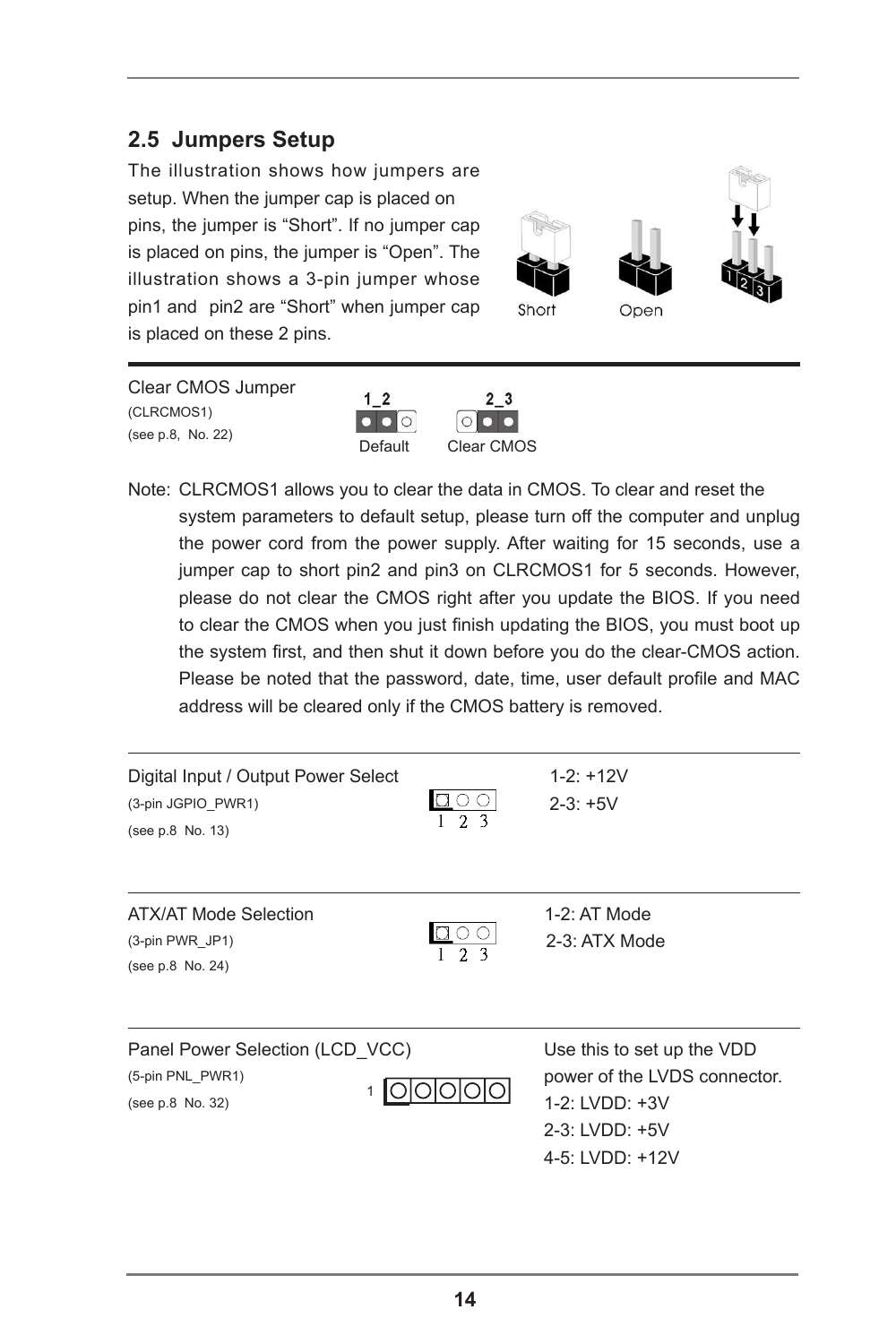| <b>Backlight Power Selection</b><br>(LCD_BLT_VCC)<br>(5-pin BKT_PWR1)<br>(see p.8 No. 31) | <u>lolololol</u>                                             | Use this to set up the backlight<br>power of the LVDS connector<br>and the panel backlight power<br>of BLT_PWM1.<br>1-2: LCD_BLT_VCC: +5V<br>2-3: LCD_BLT_VCC: +12V<br>4-5: LCD_BLT_VCC: DC_IN |
|-------------------------------------------------------------------------------------------|--------------------------------------------------------------|------------------------------------------------------------------------------------------------------------------------------------------------------------------------------------------------|
| Backlight Control Level (CON_LBKLT_CTL)                                                   |                                                              | $1 - 2: +3V$                                                                                                                                                                                   |
| (3-pin BLT_PWM1)                                                                          |                                                              | $2-3: +5V$                                                                                                                                                                                     |
| (see p.8, No. 33)                                                                         | $\frac{\square \bigcirc \bigcirc}{1 \cdot 2 \cdot 3}$        |                                                                                                                                                                                                |
| <b>COM Port PWR Setting Jumpers</b>                                                       |                                                              |                                                                                                                                                                                                |
| (3-pin PWR_COM1, for COM Port1)                                                           |                                                              | $1-2: +5V$                                                                                                                                                                                     |
| (see p.8, No. 9)                                                                          | $\frac{\square \bigcirc \bigcirc}{\square \bigcirc \square}$ | $2-3: +12V$                                                                                                                                                                                    |
| (3-pin PWR_COM3, for COM Port3)                                                           |                                                              | $1-2: +5V$                                                                                                                                                                                     |
| (see p.8, No. 6)                                                                          | $\frac{\square \bigcirc \bigcirc}{1 \cdot 2 \cdot 3}$        | $2-3: +12V$                                                                                                                                                                                    |
| (3-pin PWR_COM4, for COM Port4)                                                           |                                                              | $1-2: +5V$                                                                                                                                                                                     |
| (see p.8, No. 5)                                                                          | $\frac{\square \bigcirc \bigcirc}{1 \cdot 2 \cdot 3}$        | $2-3: +12V$                                                                                                                                                                                    |
| (3-pin PWR_COM6, for COM Port6)                                                           |                                                              | $1-2: +5V$                                                                                                                                                                                     |
| (see p.8, No. 4)                                                                          | $\frac{\square \bigcirc \bigcirc}{1 \cdot 2 \cdot 3}$        | $2-3: +12V$                                                                                                                                                                                    |
| (5-pin PWR_COM2, for COM Port2)                                                           | 1 00000                                                      | $1-2: +5V$                                                                                                                                                                                     |
| (see p.8, No. 12)                                                                         |                                                              | $2-3: +12V$                                                                                                                                                                                    |
|                                                                                           |                                                              | $3-4: +12V$                                                                                                                                                                                    |
|                                                                                           |                                                              | 4-5: +5VSB                                                                                                                                                                                     |
| mSATA Select                                                                              |                                                              | 1-2: SATA2_2 + mini-PCle                                                                                                                                                                       |
| (3-pin MSATA_SEL1)                                                                        | $\frac{\square \bigcirc \bigcirc}{1 \cdot 2 \cdot 3}$        | 2-3: mSATA,                                                                                                                                                                                    |
| (see p.8 No. 18)                                                                          |                                                              | SATA2_2 no function                                                                                                                                                                            |
| JGPIO_SET Jumper                                                                          |                                                              | 1-2: High                                                                                                                                                                                      |
| (3-pin JGPIO_SET1)                                                                        | $\frac{\Box \bigcirc \bigcirc}{1 \quad 2 \quad 3}$           | 2-3: Low                                                                                                                                                                                       |
| (see p.8 No. 10)                                                                          |                                                              |                                                                                                                                                                                                |
|                                                                                           |                                                              |                                                                                                                                                                                                |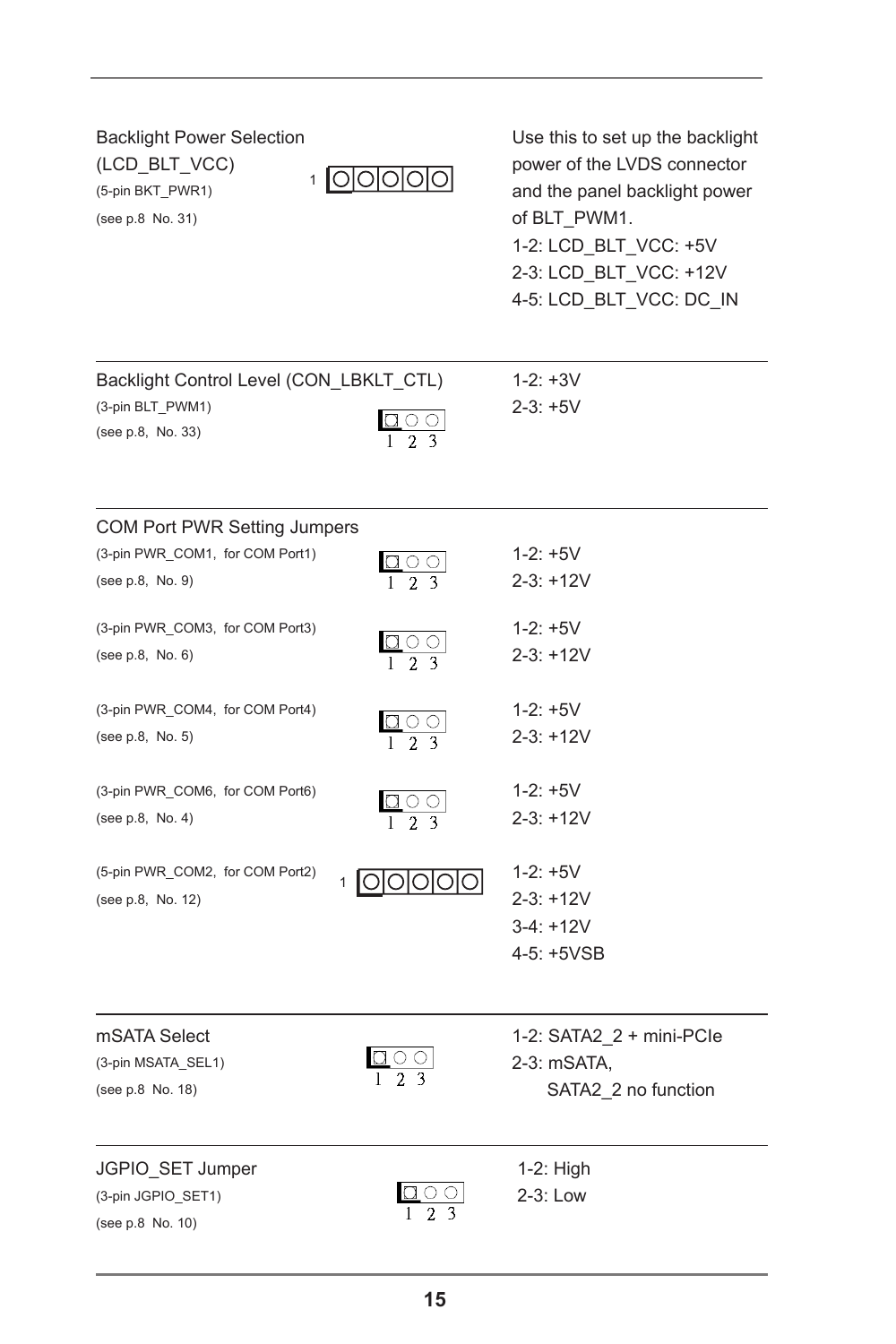#### **2.6 Onboard Headers and Connectors**



Onboard headers and connectors are NOT jumpers. Do NOT place jumper caps over these headers and connectors. Placing jumper caps over the headers and connectors will cause permanent damage of the motherboard!

| SATA2 Connectors    |                                                                        | These two Serial ATA2                                                          |  |  |  |  |
|---------------------|------------------------------------------------------------------------|--------------------------------------------------------------------------------|--|--|--|--|
|                     |                                                                        | (SATA2_1, SATA2_2: see p.8, No. 26) SATA2_1 SATA2_2 (SATA2) connectors support |  |  |  |  |
|                     |                                                                        | SATA data cables for internal                                                  |  |  |  |  |
|                     |                                                                        | storage devices. The current                                                   |  |  |  |  |
|                     |                                                                        | SATA2 interface allows up to                                                   |  |  |  |  |
|                     |                                                                        | 3.0 Gb/s data transfer rate.                                                   |  |  |  |  |
|                     |                                                                        |                                                                                |  |  |  |  |
|                     |                                                                        |                                                                                |  |  |  |  |
| USB 2.0 Connectors  | PWR<br>.                                                               | Besides two default USB 2.0                                                    |  |  |  |  |
| (9-pin USB2_34)     | $\frac{1}{2}$                                                          | ports on the I/O panel, there                                                  |  |  |  |  |
| (see p.8 No. 29)    |                                                                        | are two USB 2.0 connectors on                                                  |  |  |  |  |
|                     |                                                                        | this motherboard. Each USB 2.0                                                 |  |  |  |  |
| (9-pin USB2_56)     | GND                                                                    | connector can support two USB                                                  |  |  |  |  |
| (see p.8 No. 23)    | $+$                                                                    | ports.                                                                         |  |  |  |  |
|                     | <b>PWR</b>                                                             |                                                                                |  |  |  |  |
|                     |                                                                        |                                                                                |  |  |  |  |
|                     |                                                                        |                                                                                |  |  |  |  |
| System Panel Header |                                                                        | This header accommodates                                                       |  |  |  |  |
| (9-pin PANEL1)      | P<br>POO HDLE<br>POO HDLE<br>POO HDLE<br>POO GND<br>CND GND<br>CND GND | several system front panel                                                     |  |  |  |  |
| (see p.8 No. 20)    |                                                                        | functions.                                                                     |  |  |  |  |
|                     |                                                                        |                                                                                |  |  |  |  |
|                     |                                                                        |                                                                                |  |  |  |  |
|                     |                                                                        |                                                                                |  |  |  |  |



 Connect the power switch, reset switch and system status indicator on the chassis to this header according to the pin assignments below. Note the positive and negative pins before connecting the cables.

#### **PWRBTN (Power Switch):**

Connect to the power switch on the chassis front panel. You may configure the way to turn off your system using the power switch.

#### **RESET (Reset Switch):**

 Connect to the reset switch on the chassis front panel. Press the reset switch to restart the computer if the computer freezes and fails to perform a normal restart.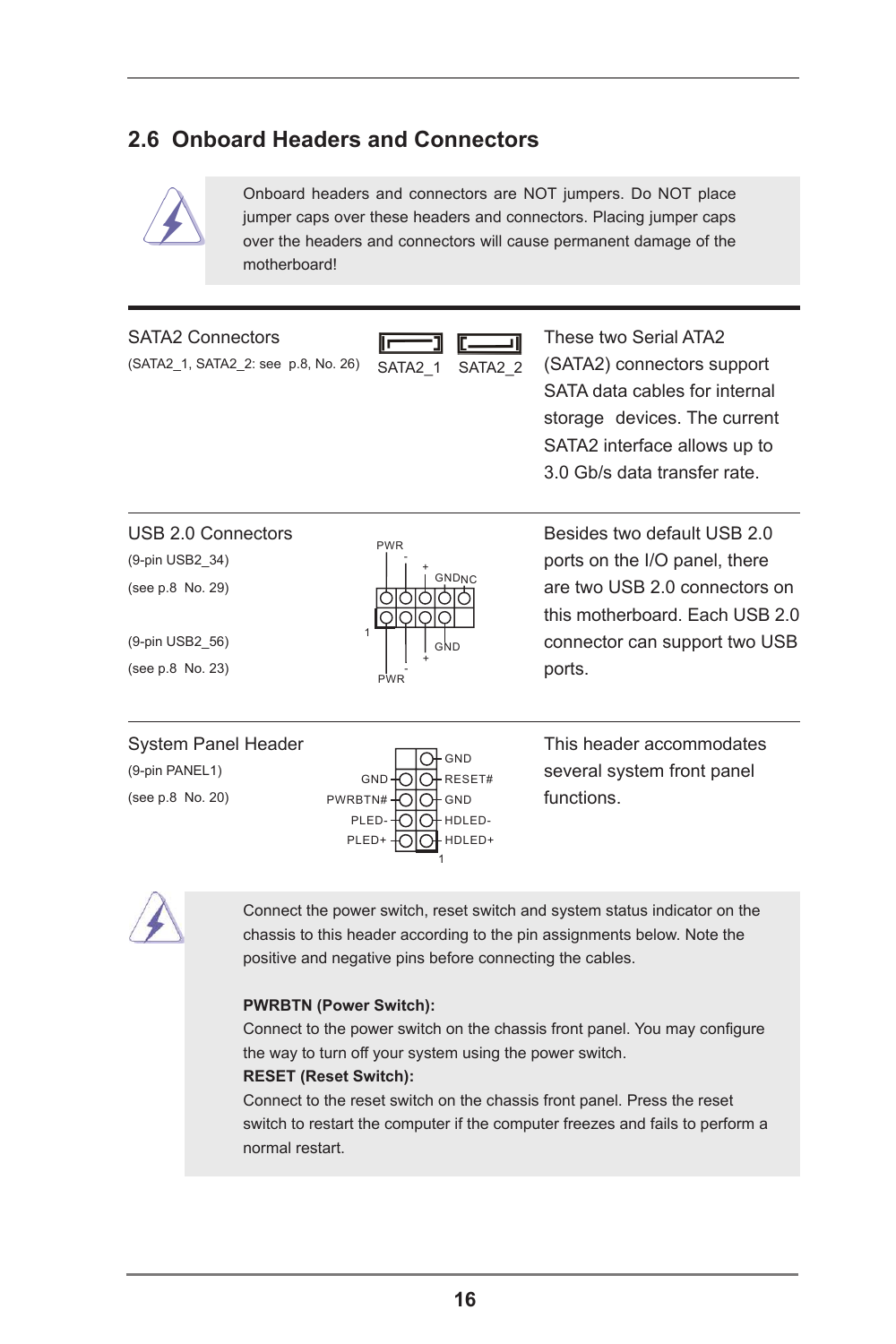#### **PLED (System Power LED):**

 Connect to the power status indicator on the chassis front panel. The LED is on when the system is operating. The LED keeps blinking when the system is in S1 sleep state. The LED is off when the system is in S3/S4 sleep state or powered off (S5).

#### **HDLED (Hard Drive Activity LED):**

 Connect to the hard drive activity LED on the chassis front panel. The LED is on when the hard drive is reading or writing data.

 The front panel design may differ by chassis. A front panel module mainly consists of power switch, reset switch, power LED, hard drive activity LED, speaker and etc. When connecting your chassis front panel module to this header, make sure the wire assignments and the pin assign-ments are matched correctly.

3W Audio AMP Output Wafer (4-pin SPEAKER1)

(see p.8 No. 30)



| PIN            | Signal Name |  |  |  |  |  |
|----------------|-------------|--|--|--|--|--|
|                | SPK R-      |  |  |  |  |  |
| $\overline{2}$ | SPK R+      |  |  |  |  |  |
| 3              | SPK L+      |  |  |  |  |  |
|                | SPK L-      |  |  |  |  |  |



Front Panel Audio Header This is an interface for front (9-pin HD AUDIO1) **panel audio cable that allows** (see p.8 No. 34) convenient connection and control of audio devices.



1. High Definition Audio supports Jack Sensing, but the panel wire on the chassis must support HDA to function correctly. Please follow the instruction in our manual and chassis manual to install your system.

- 2. If you use AC'97 audio panel, please install it to the front panel audio header as below:
	- A. Connect Mic\_IN (MIC) to MIC2\_L.
	- B. Connect Audio\_R (RIN) to OUT2\_R and Audio\_L (LIN) to OUT2\_L.
	- C. Connect Ground (GND) to Ground (GND).
	- D. MIC\_RET and OUT\_RET are for HD audio panel only. You don't need to connect them for AC'97 audio panel.
	- E. To activate the front mic. Go to the "FrontMic" Tab in the Realtek Control panel. Adjust "Recording Volume".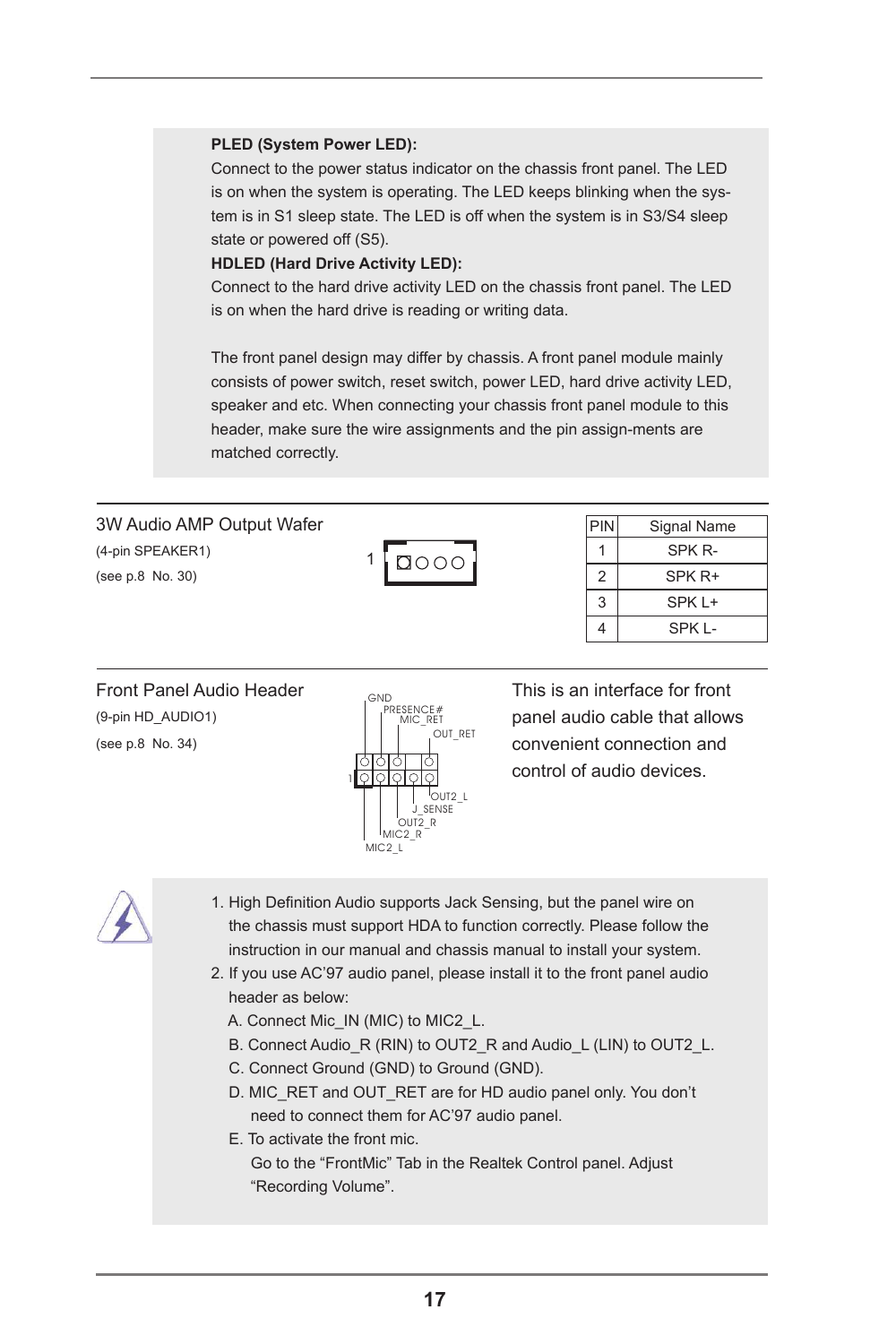

 $(4-pin ATX12V1)$  connector.



(Input 9V-19V)  $||\angle||^2$  9V-19V power supply to this 3-4: DC Input

#### Printer Port Header

(25-pin LPT1) (see p.8 No. 8)





USB 3.0 Connector **Besides** two default USB 3.0  $(19-pin \cup SB3_34)$   $\frac{100}{100}$   $\frac{1}{1014}$   $PB_ssRx$  ports on the I/O panel, there (see p.8 No. 17)  $\frac{\ln 1. P4. 58 \text{N}}{\ln 1.8 \text{ Pa} \cdot \text{SFR} \cdot \sqrt{1.61}}$  is one USB 3.0 connector on this motherboard. This USB 3.0 connector can support two USB ports.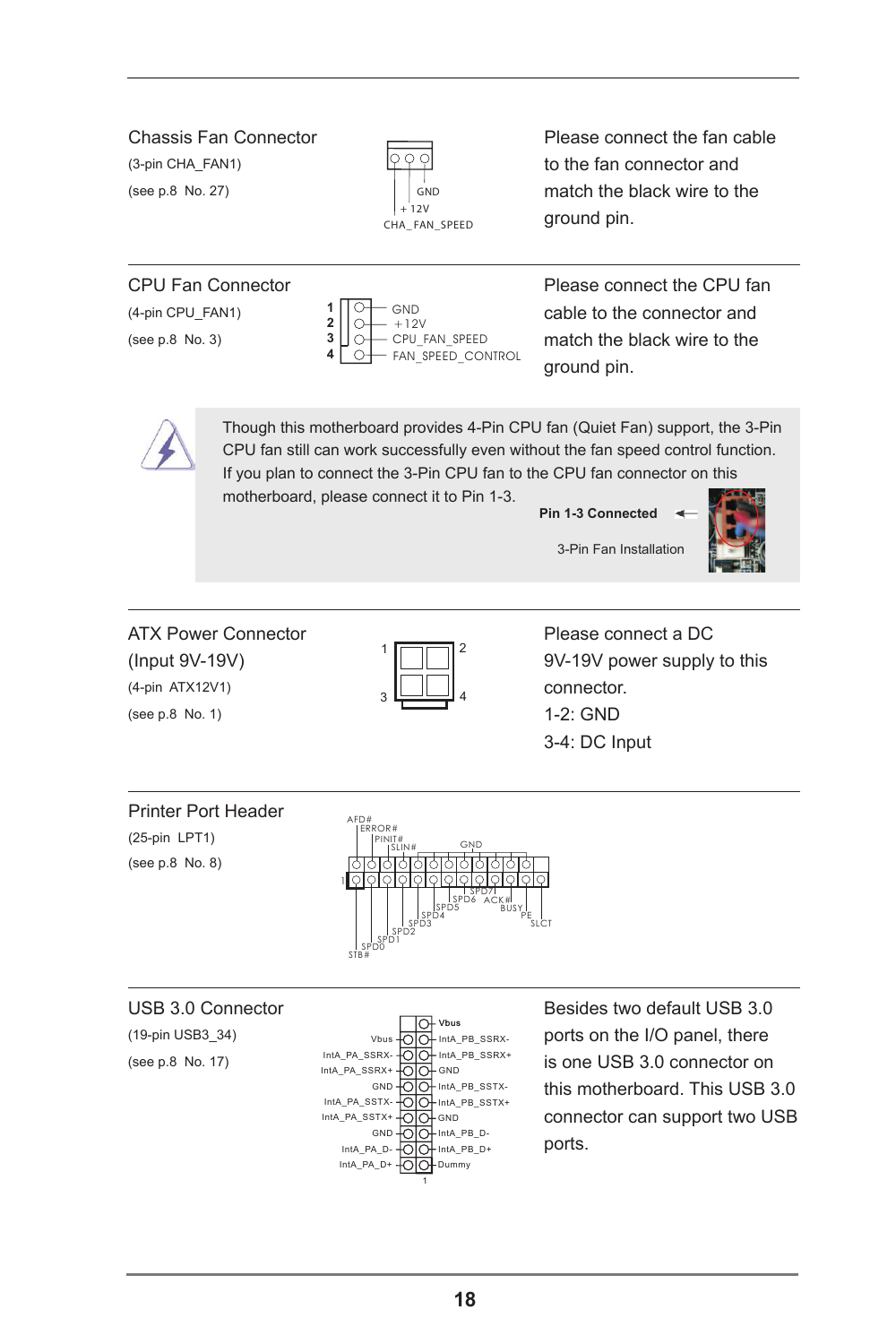#### LVDS Connector

(40-pin LVDS1) (see p.8 No. 36)

|   | 39 |
|---|----|
|   |    |
|   |    |
|   |    |
| ۰ | 40 |

| PIN            | Signal Name      | PIN            | Signal Name      |
|----------------|------------------|----------------|------------------|
| 1              | LVDD             | $\overline{2}$ | LVDD             |
| 3              | $+3V$            | 4              | N/A              |
| 5              | N/A              | 6              | LVDS A DATA0#    |
| $\overline{7}$ | LVDS A DATA0     | 8              | GND <sub>1</sub> |
| 9              | LVDS A DATA1#    | 10             | LVDS A DATA1     |
| 11             | GND6             | 12             | LVDS A DATA2#    |
| 13             | LVDS A DATA2     | 14             | GND <sub>2</sub> |
| 15             | LVDS A DATA3#    | 16             | LVDS A DATA3     |
| 17             | GND7             | 18             | LVDS A CLK#      |
| 19             | LVDS A CLK       | 20             | GND <sub>3</sub> |
| 21             | LVDS B DATA0#    | 22             | LVDS B DATA0     |
| 23             | GND <sub>8</sub> | 24             | LVDS B DATA1#    |
| 25             | LVDS B_DATA1     | 26             | GND4             |
| 27             | LVDS B DATA2#    | 28             | LVDS B DATA2     |
| 29             | DPLVDD EN        | 30             | LVDS_B_DATA3#    |
| 31             | LVDS B DATA3     | 32             | GND <sub>5</sub> |
| 33             | LVDS B CLK#      | 34             | LVDS B CLK       |
| 35             | GND <sub>9</sub> | 36             | CON_LBKLT_EN_R   |
| 37             | CON_LBKLT_CTR_R  | 38             | LCD BLT VCC      |
| 39             | LCD BLT VCC      | 40             | LCD BLT VCC      |
|                |                  |                |                  |

Digital Input / Output Pin Header

(10-pin JGPIO1)

(see p.8 No. 11)



| PIN | Signal Name      | PIN | Signal Name     |
|-----|------------------|-----|-----------------|
|     | GP4              | 2   | GP <sub>0</sub> |
| 3   | GP <sub>5</sub>  | 4   | GP1             |
| 5   | GP <sub>6</sub>  | 6   | GP <sub>2</sub> |
| 7   | GP7              | 8   | GP3             |
| 9   | <b>JGPIO PWR</b> | 10  | GND             |

Backlight Volume Control

(7-pin BLT\_VOL1)

(see p.8 No. 35)



| Signal Name  |  |  |
|--------------|--|--|
| GPIO VOL UP  |  |  |
| GPIO VOL DW  |  |  |
| <b>PWRDN</b> |  |  |
| LVDS1 BLUP   |  |  |
| LVDS1 BLDW   |  |  |
| GND          |  |  |
| GND          |  |  |
|              |  |  |

Backlight Power Connector

(6-pin BLT\_PWR1)

(see p.8 No. 28)

 $1$ <u>Dooooo</u>

| Signal Name   |
|---------------|
| GND           |
| GND           |
| <b>BL CTL</b> |
| BL EN         |
| LCD BLT VCC   |
| LCD BLT VCC   |
|               |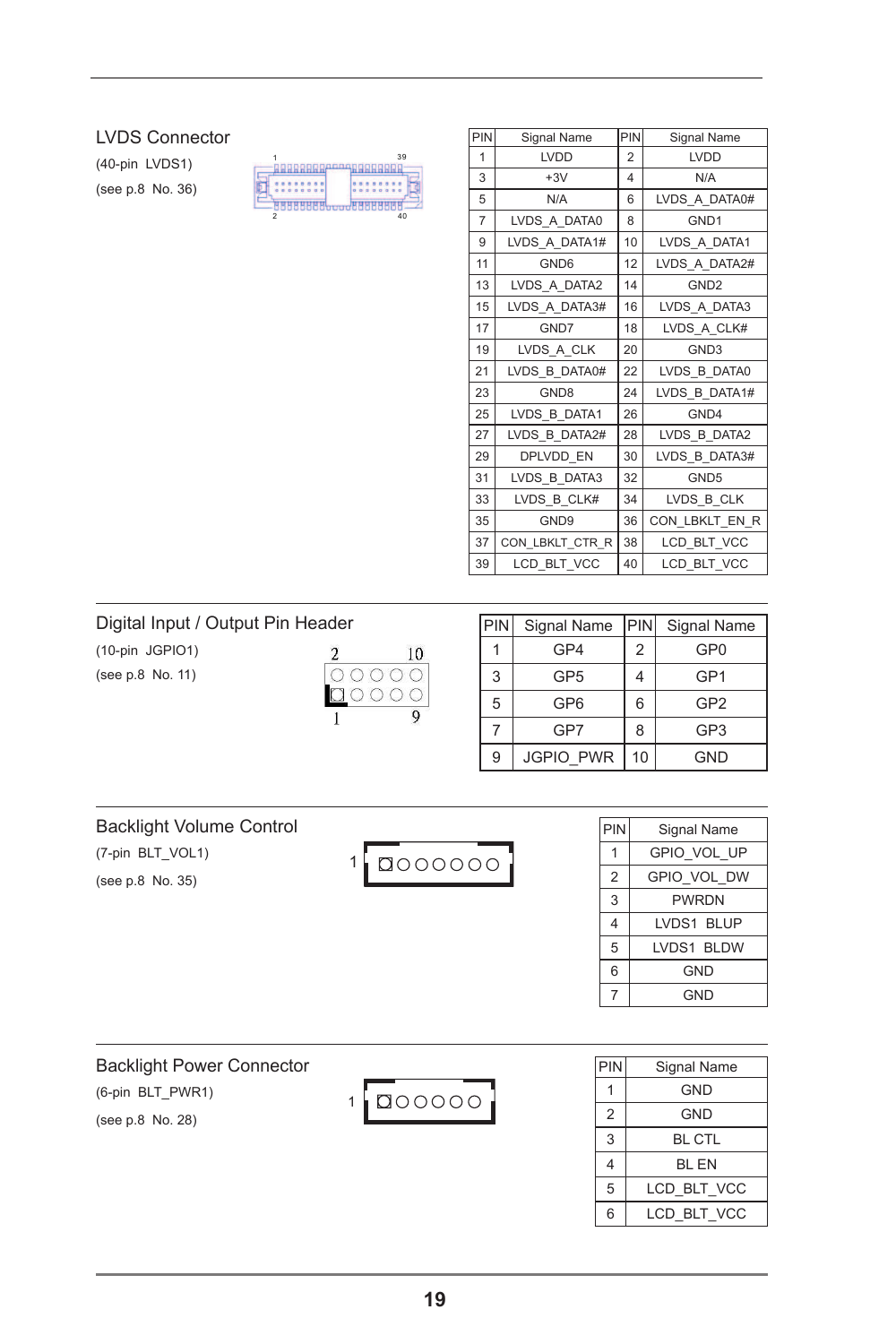#### SATA Power Output Connector

(4-pin SATA\_PWR1) (see p.8 No. 16)





Chassis Intrusion Headers This motherboard supports (2-pin CI1, CI2: see p.8, No. 15)  $\overline{C} + \overline{z}$  CASE OPEN detection feature that detects if the chassis cover has been removed. This feature requires a chassis with chassis intrusion detection design.

Internal COM Port Headers COM1 (RS232/422/485)\* COM2, 3, 4, 6 (RS232) (9-pin COM1~6: see p.8, No. 7)



| PIN | Signal Name | PIN | Signal Name                                  |
|-----|-------------|-----|----------------------------------------------|
| 2   | <b>RRXD</b> |     | DDCD#                                        |
|     | DDTR#       | 3   | TTXD                                         |
| 6   | DDSR#       | 5   | <b>GND</b>                                   |
| 8   | CCTS#       |     | RRTS#                                        |
| 10  | ΝC          | 9   | COM1/3/4/6: +5V/+12V<br>COM2: +5V/+12V/+5VSB |

\* This motherboard supports RS232/422/485 on COM1 port. Please refer to below table for the pin deinition. In addition, COM1 port (RS232/422/485) can be adjusted in BIOS setup utility > Advanced Screen > Super IO Configuration. You may refer to page 30 for details.

| <b>RS232</b> | <b>RS422</b> | <b>RS485</b> |
|--------------|--------------|--------------|
| <b>DCD</b>   | TX-          | RTX-         |
| <b>RXD</b>   | $RX+$        | N/A          |
| <b>TXD</b>   | TX+          | RTX+         |
| <b>DTR</b>   | RX-          | N/A          |
| <b>GND</b>   | <b>GND</b>   | <b>GND</b>   |
| <b>DSR</b>   | N/A          | N/A          |
| <b>RTS</b>   | N/A          | N/A          |
| <b>CTS</b>   | N/A          | N/A          |
| $+5V/+12V$   | $+5V/+12V$   | $+5V/+12V$   |
| <b>NC</b>    | <b>NC</b>    | <b>NC</b>    |
|              |              |              |

#### **COM1 Port Pin Deinition**



(19-pin TPM1)  $\frac{1}{\text{SRRQ#}}$   $\frac{1}{\text{CRRQ} + \text{NMS}}$  Trusted Platform Module (TPM)  $\frac{1}{\text{SND}}$   $\frac{1}{\text{SLO}}$   $\frac{1}{\text{SVD}}$  securely store keys, digital  $LAD2 \rightarrow CD \rightarrow LAD3$  certificates, passwords, and SMB\_CLK\_MAIN CO FRAME **data. A TPM system also helps**  enhance network security, protects digital identities, and ensures platform integrity.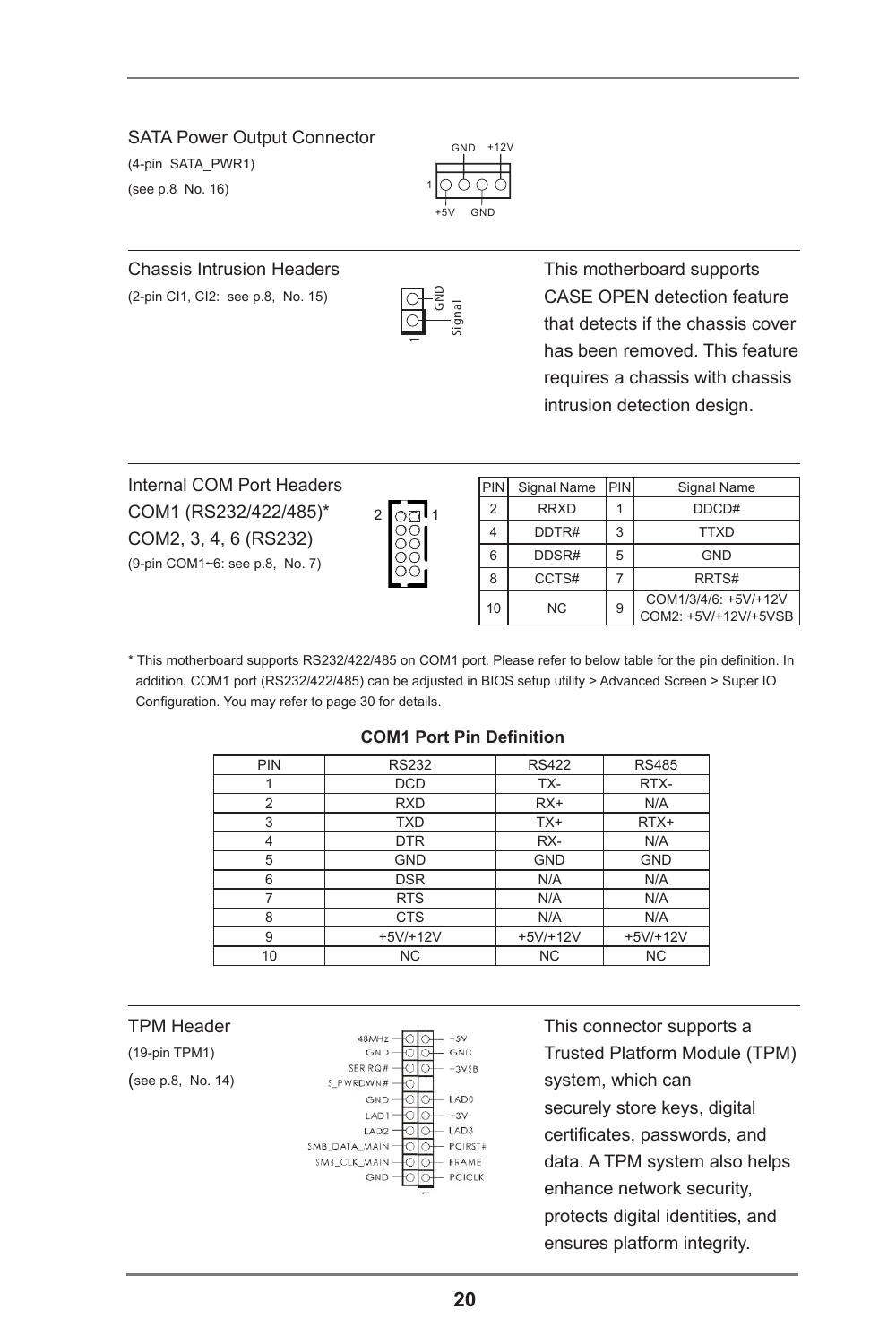#### UPS Module Power Input Connector

(2-pin INT\_DC1)

(see p.8, No. 2)



#### SPDIF Header

(3-pin SPDIF1: see p.8, No. 25)



#### VGA Connector

(10-pin VGA2: see p.8, No. 37)



| PIN | Signal Name  | PIN | Signal Name  |
|-----|--------------|-----|--------------|
| 9   | DDC CLK      | 10  | DDC DATA     |
|     | <b>HSYNC</b> | 8   | <b>VSYNC</b> |
| 5   | <b>BLUE</b>  | 6   | <b>GND</b>   |
| 3   | <b>GREEN</b> |     | <b>GND</b>   |
|     | <b>RED</b>   |     | <b>GND</b>   |

#### PS2\_KB\_MS1

(8-pin PS2\_KB\_MS1) (see p.8 No. 19)



| PIN            | Signal Name   |
|----------------|---------------|
| 1              | <b>KBCLK</b>  |
| $\overline{2}$ | $+5V$         |
| 3              | <b>KBDATA</b> |
| 4              | $+5V$         |
| 5              | <b>MSDATA</b> |
| 6              | GND           |
| 7              | <b>MSCLK</b>  |
| 8              | <b>GND</b>    |
|                |               |

#### CIR Header

(7-pin CIR1) (see p.8 No. 21)

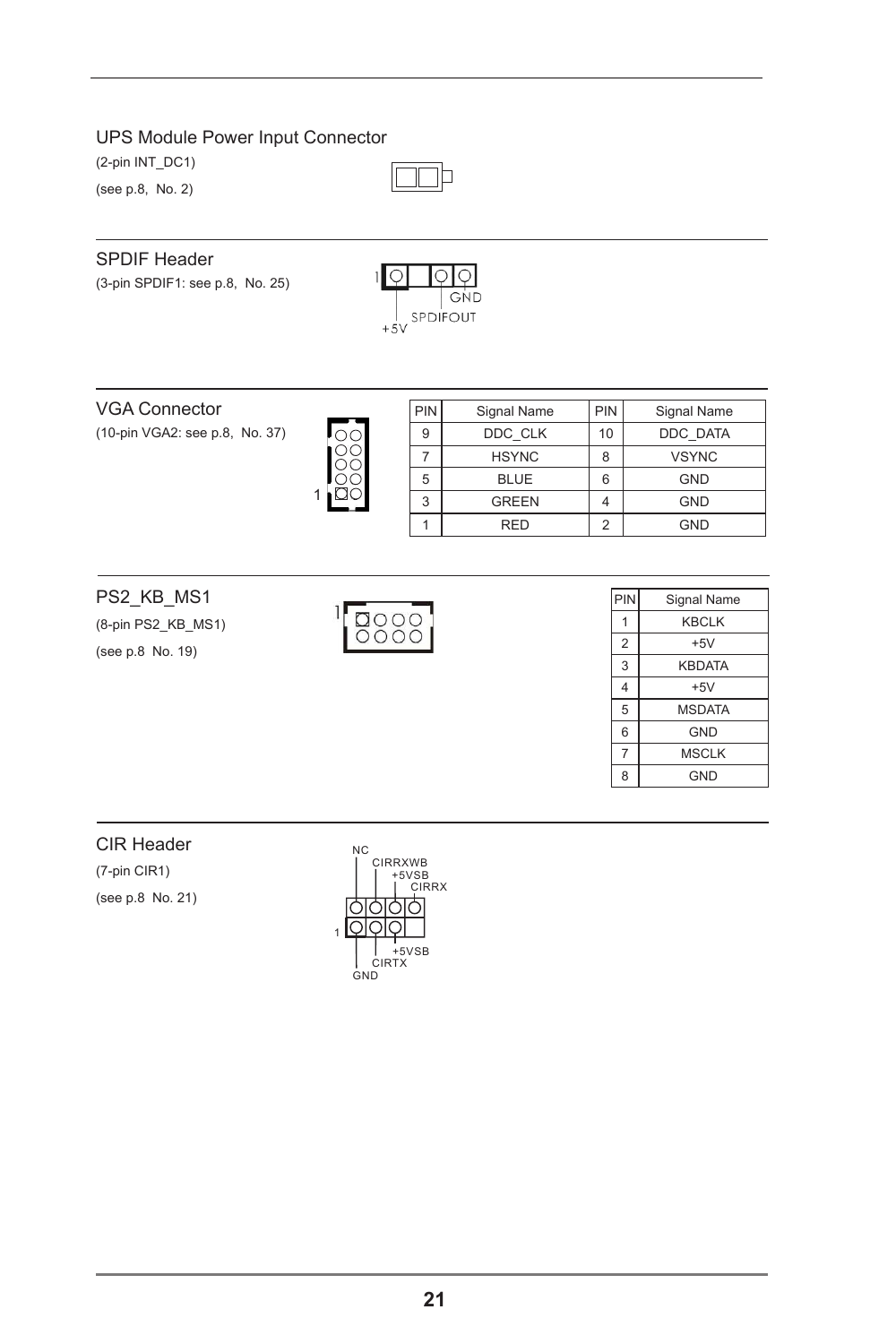## *Chapter 3: UEFI SETUP UTILITY*

#### **3.1 Introduction**

This section explains how to use the UEFI SETUP UTILITY to conigure your system. The UEFI chip on the motherboard stores the UEFI SETUP UTILITY. You may run the UEFI SETUP UTILITY when you start up the computer. Please press <F2> or <Del> during the Power-On-Self-Test (POST) to enter the UEFI SETUP UTILITY, otherwise, POST will continue with its test routines.

If you wish to enter the UEFI SETUP UTILITY after POST, restart the system by pressing  $\langle Ct \rangle$  +  $\langle A|t \rangle$  +  $\langle De|t \rangle$  or by pressing the reset button on the system chassis. You may also restart by turning the system off and then back on.



Because the UEFI software is constantly being updated, the following UEFI setup screens and descriptions are for reference purpose only, and they may not exactly match what you see on your screen.

#### **3.1.1 UEFI Menu Bar**

The top of the screen has a menu bar with the following selections:

| <b>Main</b>        | To set up the system time/date information                 |  |  |
|--------------------|------------------------------------------------------------|--|--|
| <b>Advanced</b>    | To set up the advanced UEFI features                       |  |  |
| <b>H/W Monitor</b> | To display current hardware status                         |  |  |
| <b>Security</b>    | To set up the security features                            |  |  |
| <b>Boot</b>        | To set up the default system device to locate and load the |  |  |
|                    | <b>Operating System</b>                                    |  |  |
| Exit               | To exit the current screen or the UEFI SETUP UTILITY       |  |  |
|                    |                                                            |  |  |

Use  $\leftarrow$   $\rightarrow$  key or  $\leftarrow$   $\rightarrow$  key to choose among the selections on the menu bar, and then press <Enter> to get into the sub screen. You can also use the mouse to click your required item.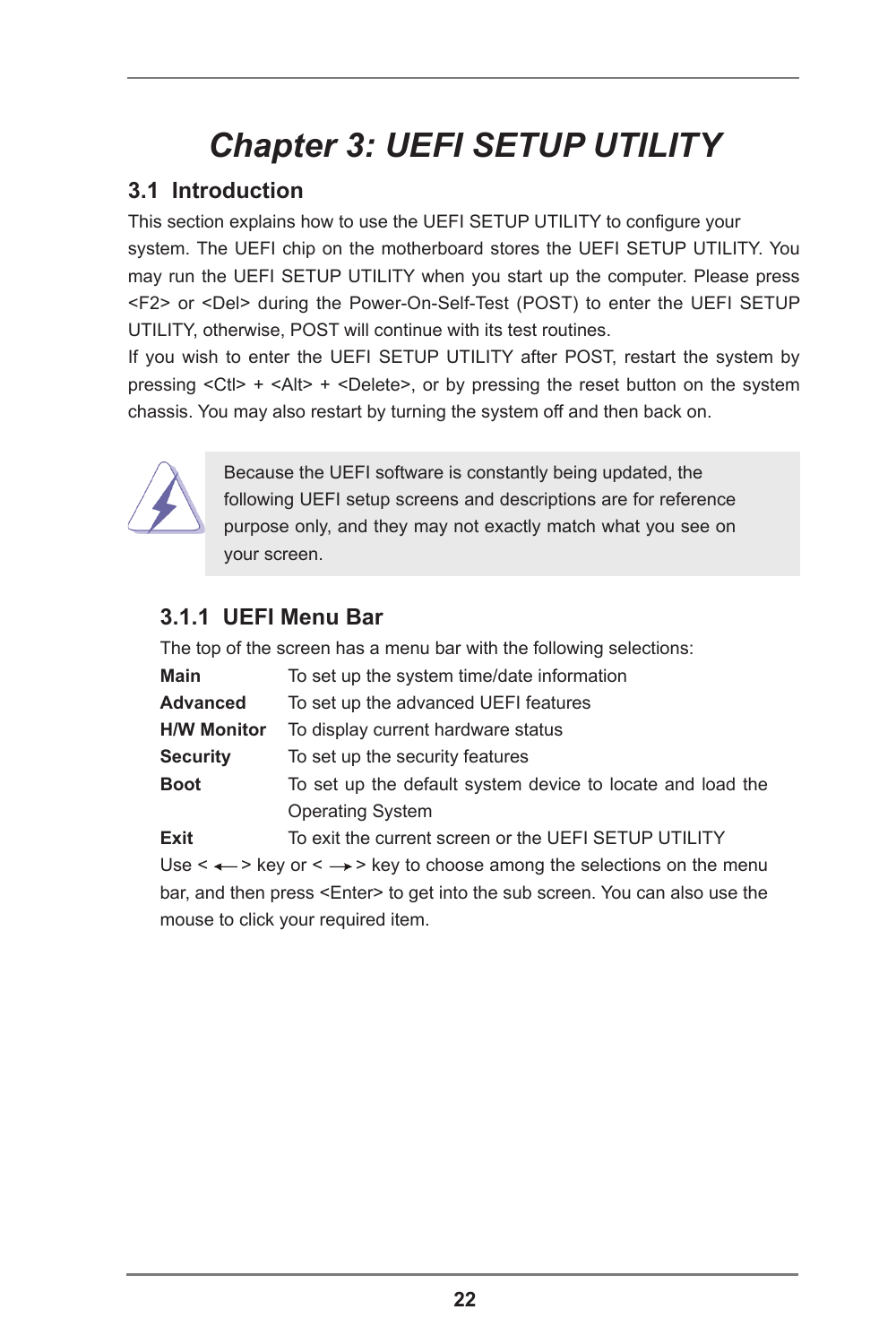#### **3.1.2 Navigation Keys**

Please check the following table for the function description of each navigation key.

| <b>Navigation Key(s)</b>                           | <b>Function Description</b>                           |
|----------------------------------------------------|-------------------------------------------------------|
| $\leftarrow \rightarrow$                           | Moves cursor left or right to select Screens          |
| $\uparrow$ / $\downarrow$                          | Moves cursor up or down to select items               |
| $+$ / $-$                                          | To change option for the selected items               |
| To bring up the selected screen<br><enter></enter> |                                                       |
| $<$ F1>                                            | To display the General Help Screen                    |
| $<$ F7>                                            | Discard changes                                       |
| $<$ F9>                                            | To load optimal default values for all the settings   |
| $<$ F10 $>$                                        | To save changes and exit the UEFI SETUP UTILITY       |
| $<$ F12>                                           | Print screen                                          |
| <esc></esc>                                        | To jump to the Exit Screen or exit the current screen |

#### **3.2 Main Screen**

When you enter the UEFI SETUP UTILITY, the Main screen will appear and display the system overview.

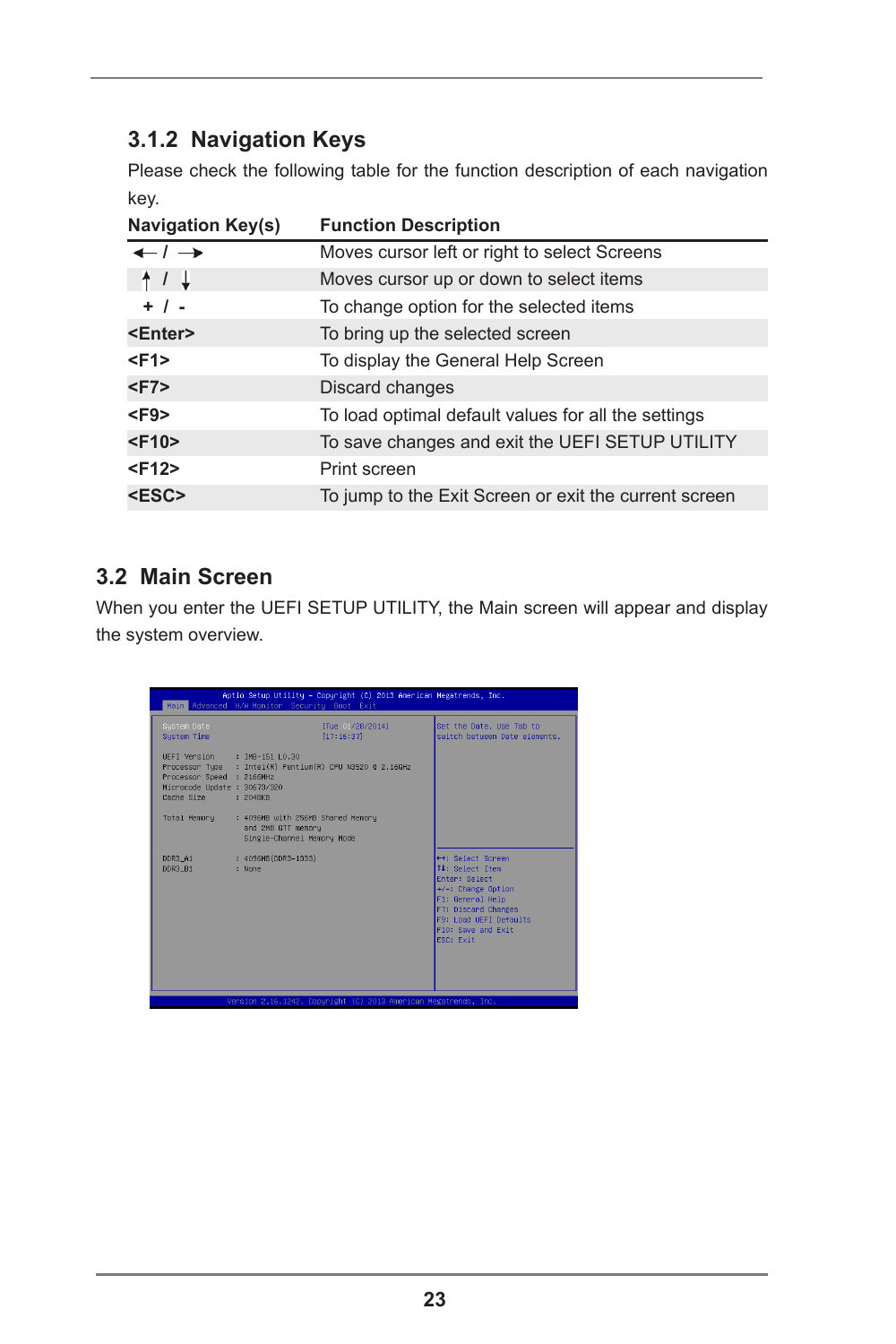#### **3.3 Advanced Screen**

In this section, you may set the configurations for the following items: CPU Configuration, Chipset Configuration, Storage Configuration, Intel(R) Smart Connect Technology, Super IO Configuration, ACPI Configuration and USB Configuration.



Setting wrong values in this section may cause the system to malfunction.

#### **Instant Flash**

Instant Flash is a UEFI flash utility embedded in Flash ROM. This convenient UEFI update tool allows you to update system UEFI without entering operating systems first like MS-DOS or Windows<sup>®</sup>. Just launch this tool and save the new UEFI file to your USB flash drive, floppy disk or hard drive, then you can update your UEFI only in a few clicks without preparing an additional floppy diskette or other complicated flash utility. Please be noted that the USB flash drive or hard drive must use FAT32/16/12 file system. If you execute Instant Flash utility, the utility will show the UEFI files and their respective information. Select the proper UEFI file to update your UEFI, and reboot your system after UEFI update process completes.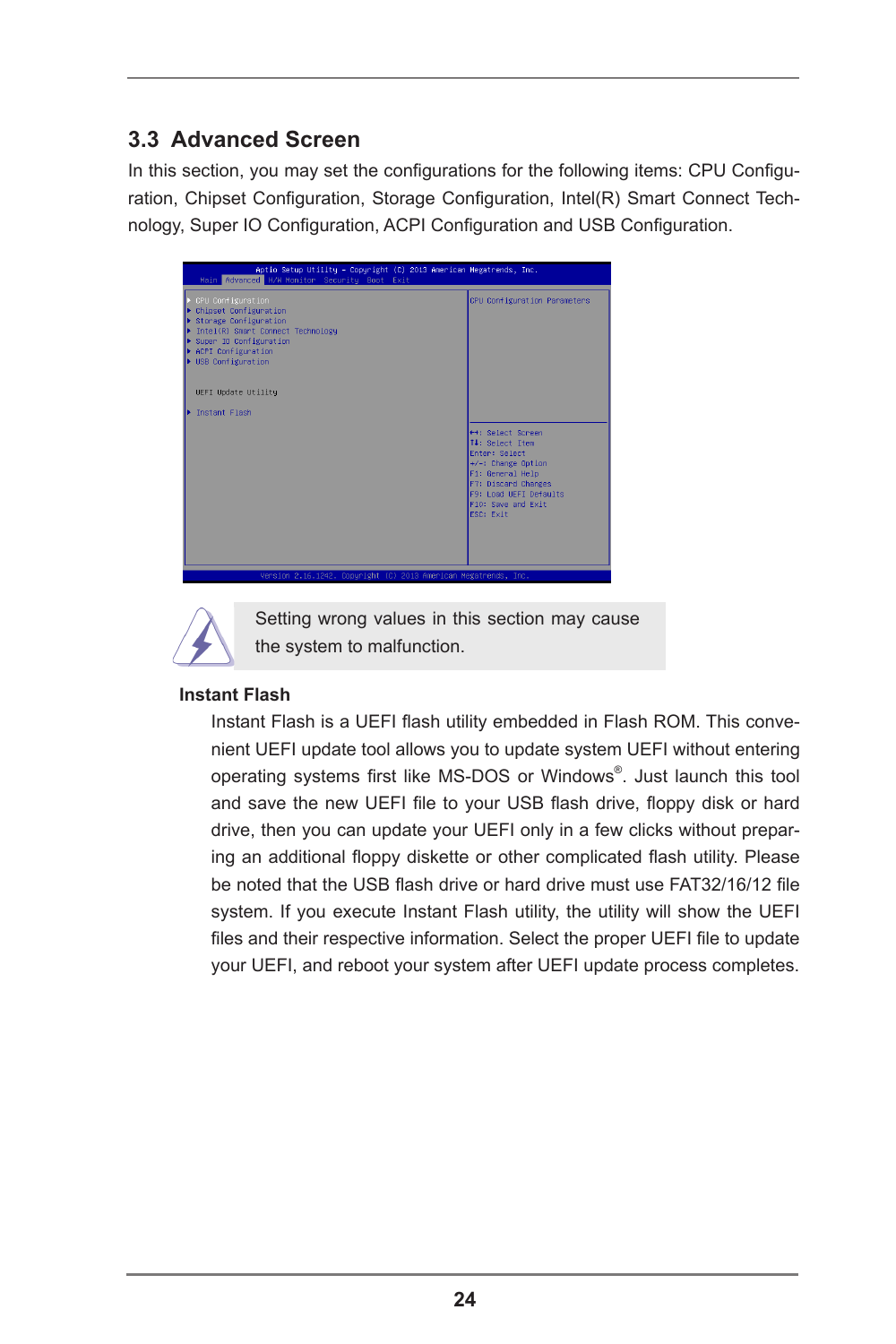### **3.3.1 CPU Coniguration**



#### **Intel SpeedStep Technology**

Intel SpeedStep technology is Intel's new power saving technology. Processors can switch between multiple frequencies and voltage points to enable power saving. The default value is [Enabled]. Configuration options: [Enabled] and [Disabled]. If you install Windows<sup>®</sup> 8 / 8.1 and want to enable this function, please set this item to [Enabled]. This item will be hidden if the current CPU does not support Intel SpeedStep technology.



 Please note that enabling this function may reduce CPU voltage and lead to system stability or compatibility issues with some power supplies. Please set this item to [Disabled] if above issues occur.

#### **CPU C States Support**

Enable CPU C States Support for power saving. It is recommended to keep C3, C6 and C7 all enabled for better power saving.

#### **Enhanced Halt State (C1E)**

Enable Enhanced Halt State (C1E) for lower power consumption.

#### **No-Execute Memory Protection**

No-Execution (NX) Memory Protection Technology is an enhancement to the IA-32 Intel Architecture. An IA-32 processor with "No Execute (NX) Memory Protection" can prevent data pages from being used by malicious software to execute codes. This option will be hidden if the current CPU does not support No-Excute Memory Protection.

#### **Intel Virtualization Technology**

When this option is set to [Enabled], a VMM (Virtual Machine Architecture) can utilize the additional hardware capabilities provided by Vanderpool Technology. This option will be hidden if the installed CPU does not support Intel Virtualization Technology.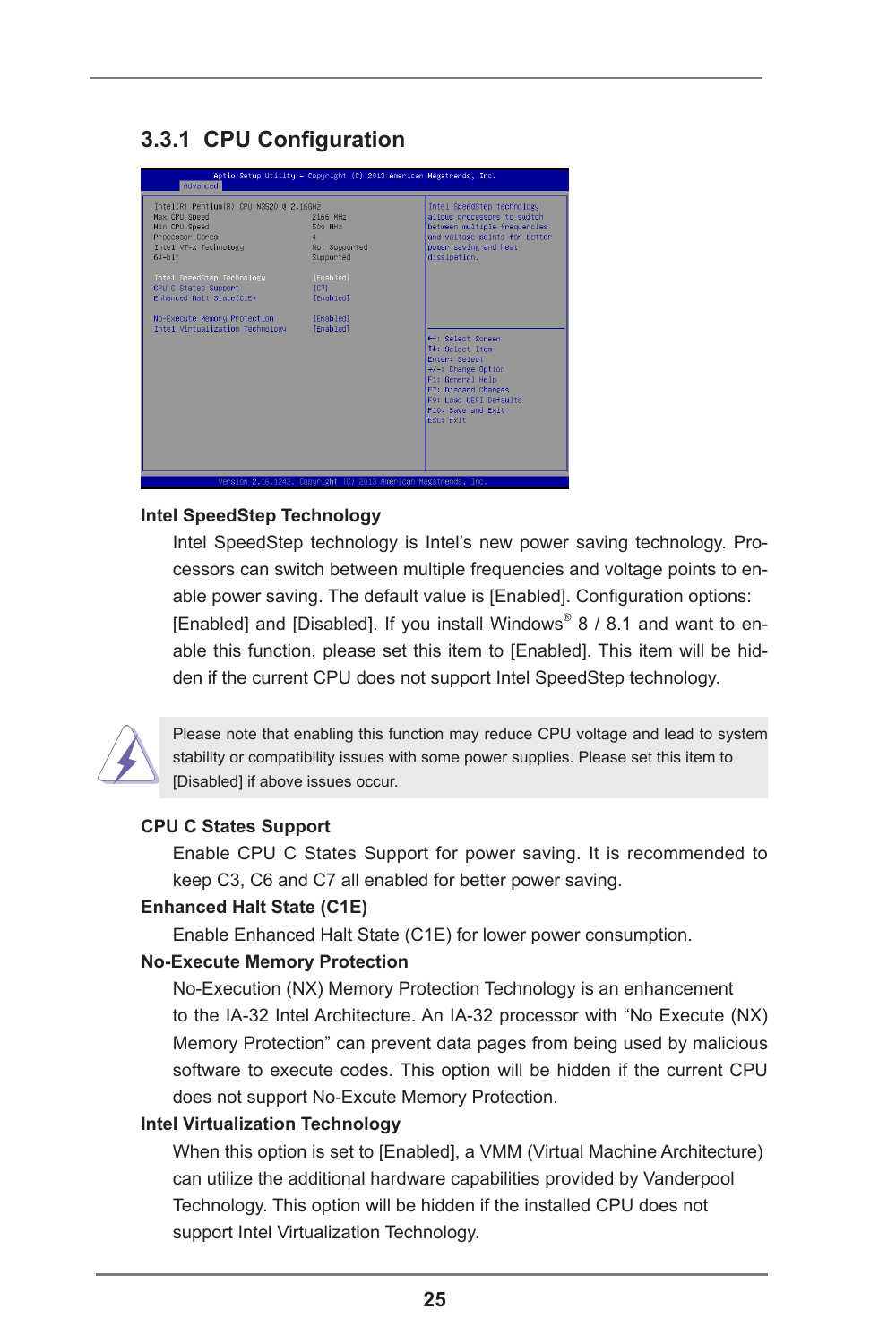### **3.3.2 Chipset Coniguration**



#### **Primary Graphics Adapter**

This allows you to select [Onboard] or [PCI Express] as the boot graphic adapter priority. The default value is [PCI Express].

#### **Share Memory**

Configure the size of memory that is allocated to the integrated graphics processor when the system boots up.

#### **Active LVDS**

Use this to enable or disable the LVDS. The default value is [Enabled].

#### **Panel Type Selection**

Use this to select panel type.

#### **Onboard HD Audio**

Select [Auto], [Enabled] or [Disabled] for the onboard HD Audio feature.

#### **Front Panel**

Select [Auto] or [Disabled] for the onboard HD Audio Front Panel.

#### **Onboard HDMI HD Audio**

This allows you to enable or disable the Onboard HDMI HD Audio feature.

#### **Onboard LAN 1**

This allows you to enable or disable the Onboard LAN 1 feature.

#### **PCIE1 Link Speed**

Select the link speed for PCIE1.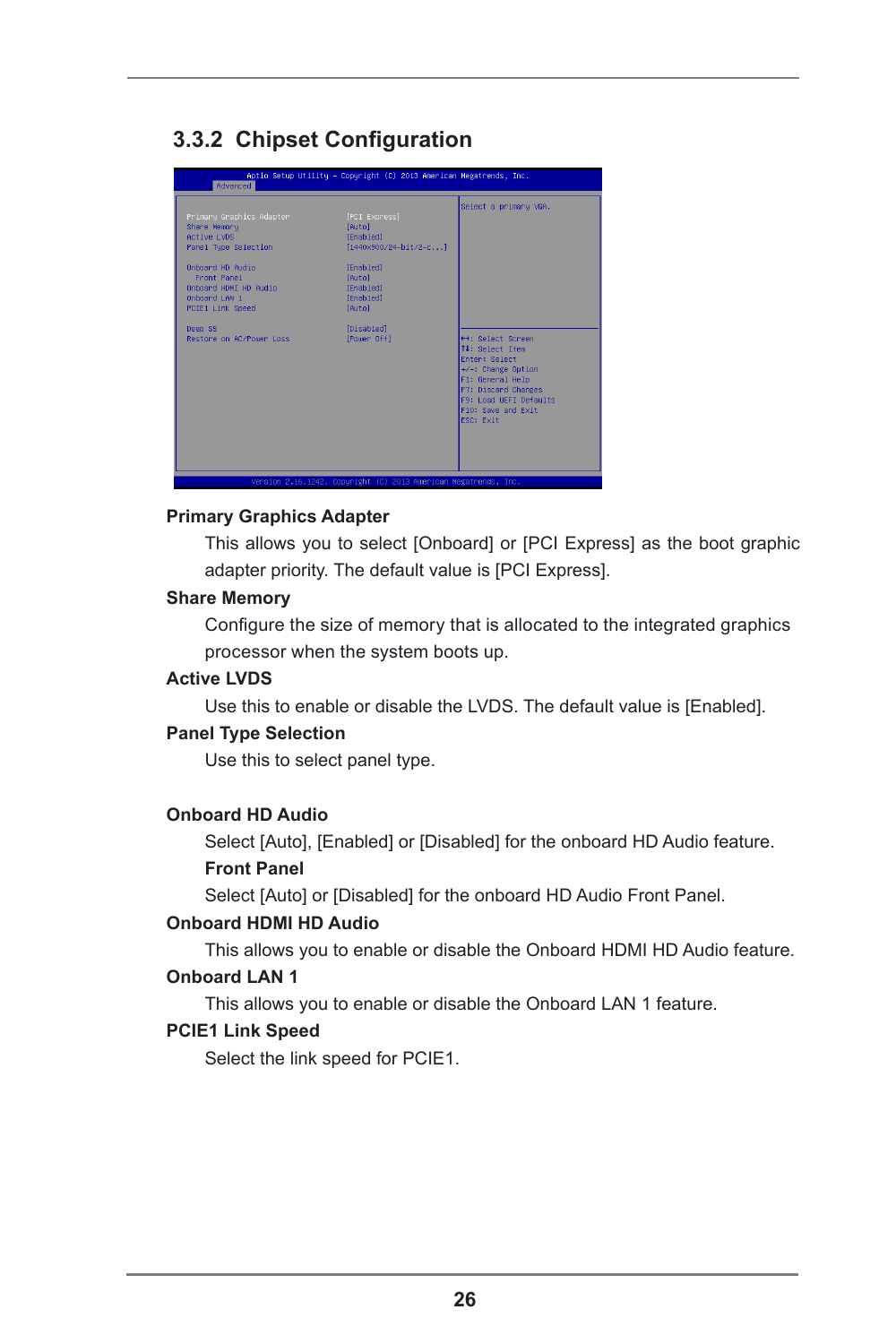#### **Deep S5**

Mobile platforms support Deep S5 in DC only and desktop platforms support Deep S5 in AC only. The default value is [Disabled].

#### **Restore on AC/Power Loss**

This allows you to set the power state after an unexpected AC/power loss. If [Power Off] is selected, the AC/power remains off when the power recovers. If [Power On] is selected, the AC/power resumes and the system starts to boot up when the power recovers. If [LAST STATE] is selected, the AC/power restores to the last power state when the power recovers.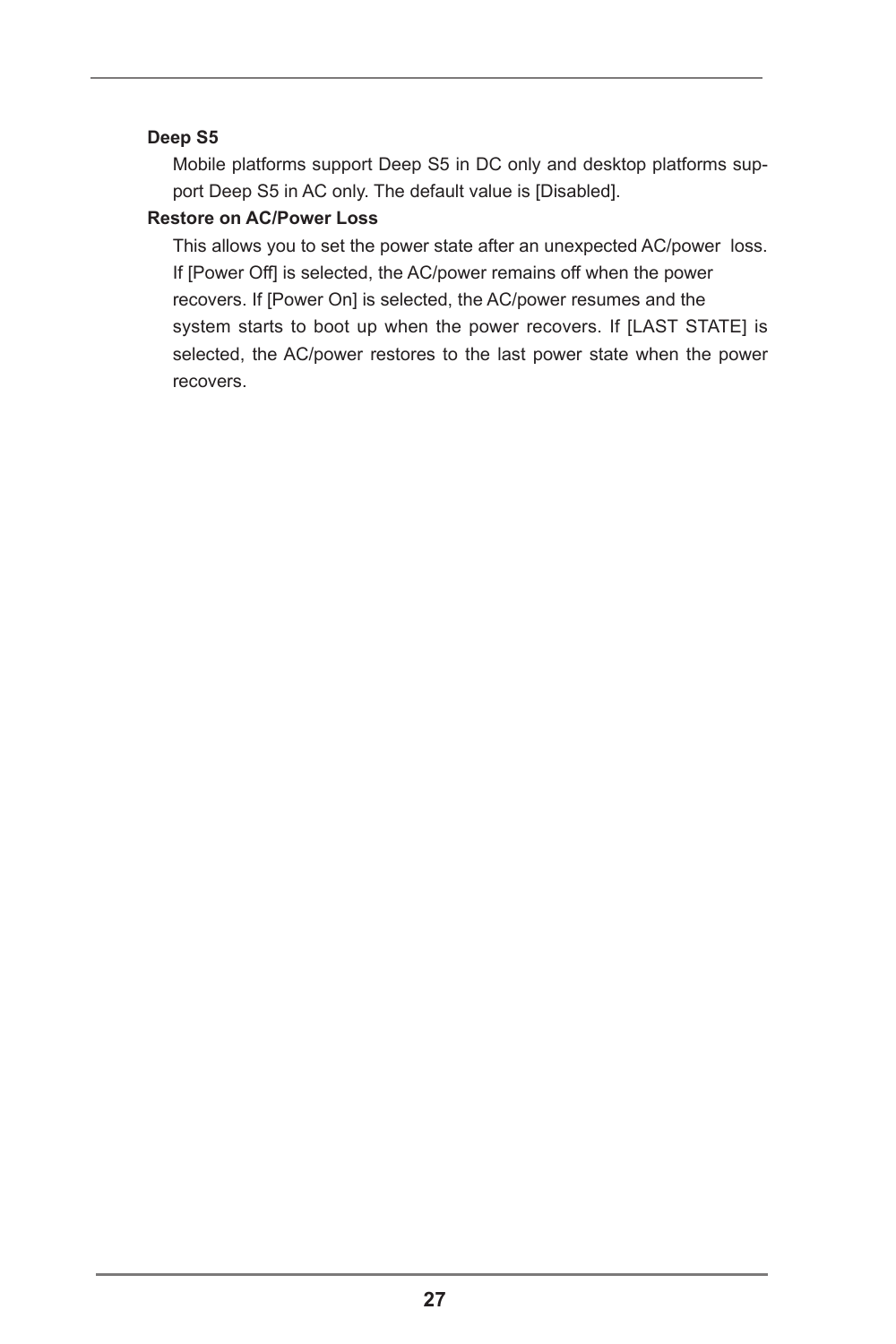### **3.3.3 Storage Coniguration**



#### **SATA Controller(s)**

Use this item to enable or disable the SATA Controller feature.

#### **SATA Mode Selection**

Use this to select SATA mode. Configuration options: [IDE Mode], [AHCI Mode] and [Disabled]. The default value is [AHCI Mode].



AHCI (Advanced Host Controller Interface) supports NCQ and other new features that will improve SATA disk performance but IDE mode does not have these advantages.

#### **SATA Aggressive Link Power Mgmt**

Use this item to configure SATA Aggressive Link Power Management.

#### **Hard Disk S.M.A.R.T.**

 Use this item to enable or disable the S.M.A.R.T. (Self-Monitoring, Analysis, and Reporting Technology) feature. Configuration options: [Disabled] and [Enabled].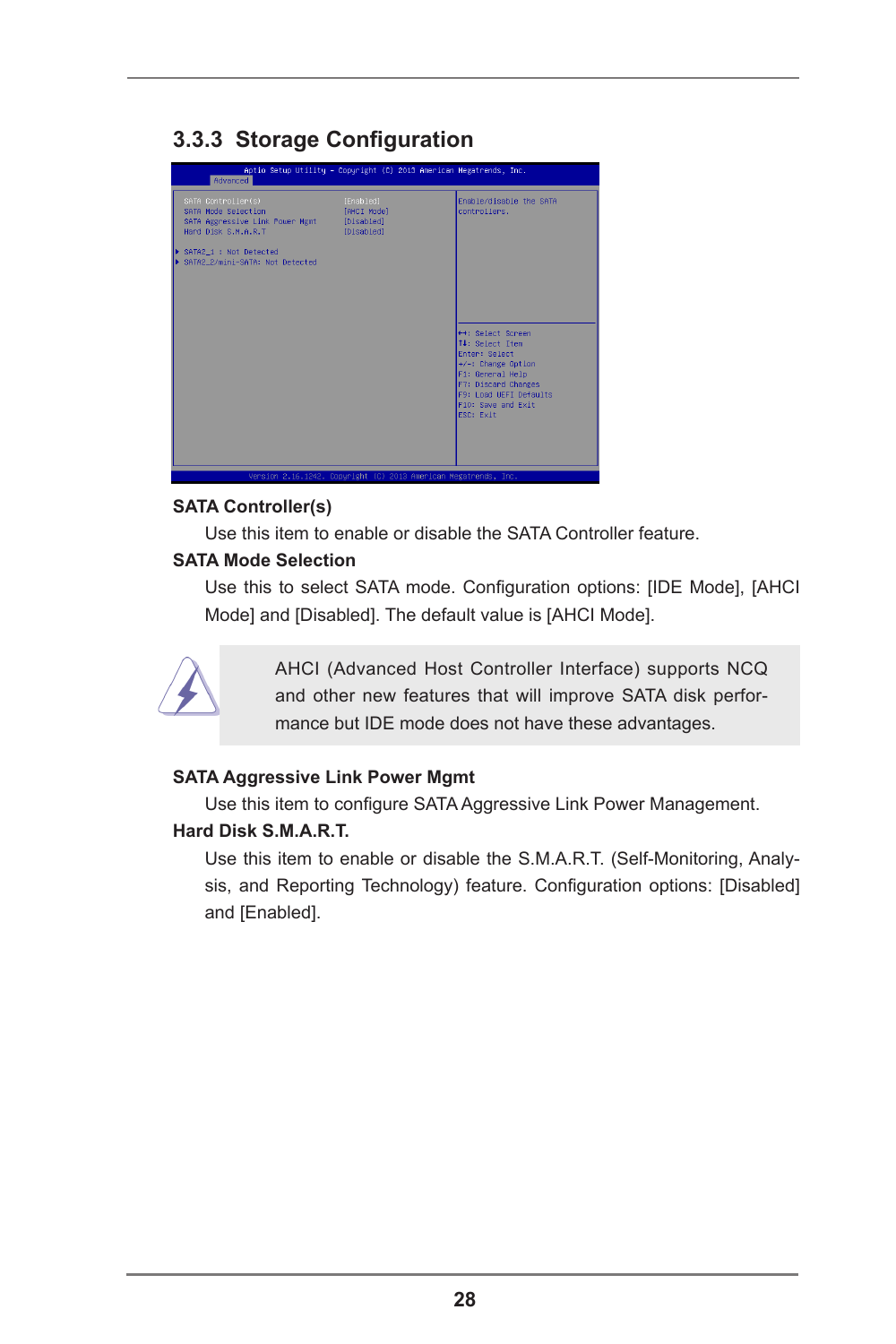

#### **Intel(R) Smart Connect Technology**

Use this item to enable or disable Intel(R) Smart Connect Technology. Intel(R) Smart Connect Technology keeps your e-mail and social networks, such as Twitter, Facebook, etc. updated automatically while the computer is in sleep mode. The default is [Enabled].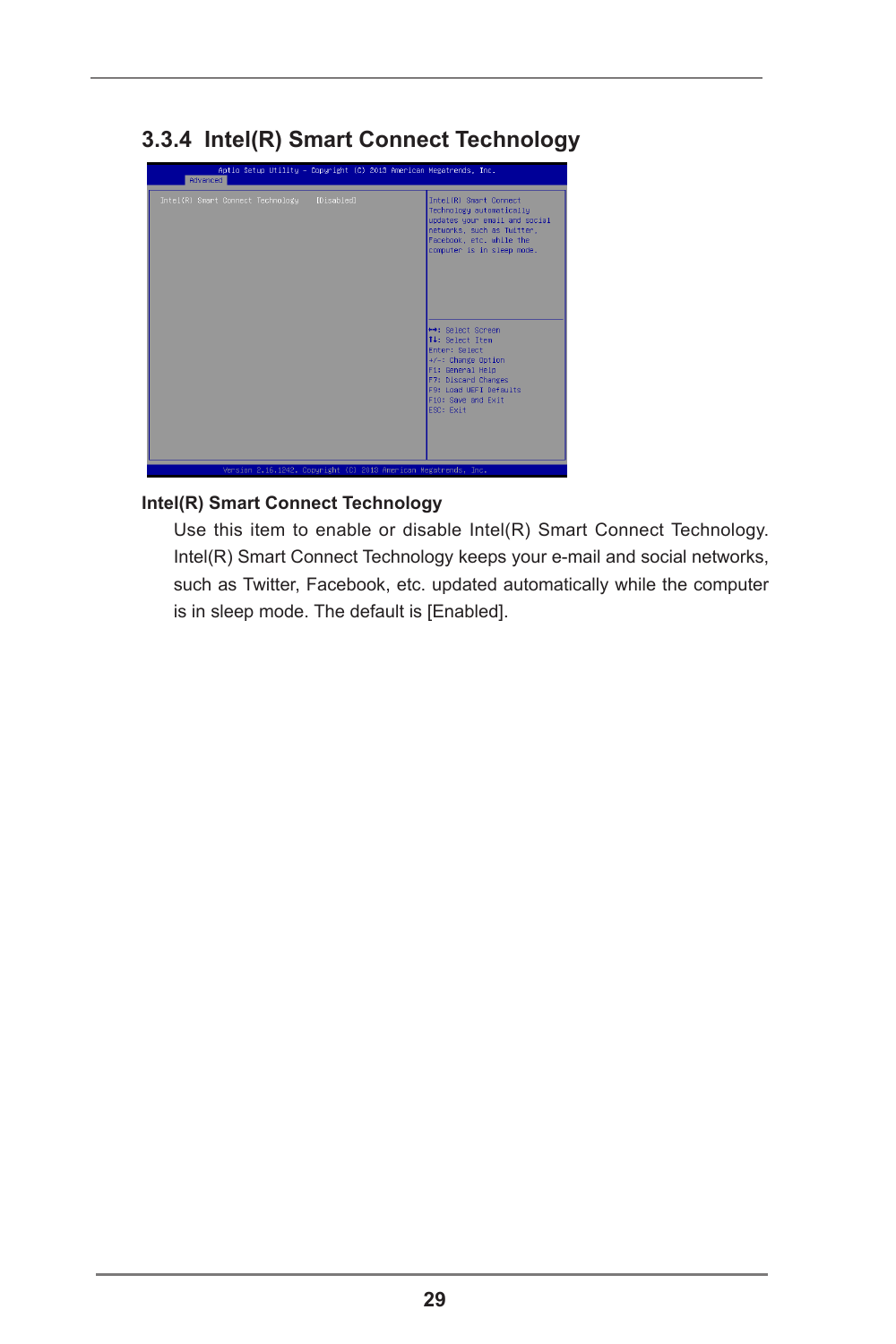#### **3.3.5 Super IO Coniguration**



#### **COM1 Coniguration**

Use this to set parameters of COM1. Select COM1 port type: [RS232], [RS422] or [RS485].

#### **COM2 Coniguration**

Use this to set parameters of COM2.

#### **COM3 Coniguration**

Use this to set parameters of COM3.

#### **COM4 Coniguration**

Use this to set parameters of COM4.

#### **COM6 Coniguration**

Use this to set parameters of COM6.

#### **LPT1 Port Configuration**

Use this set parameters of the onboard parallel port.

#### **CIR Controller Configuration**

Use this set CIR controller.

#### **WDT Timeout Reset**

 This allows users to enable/disable the Watch Dog Timer timeout to reset system. The default value is [Disabled].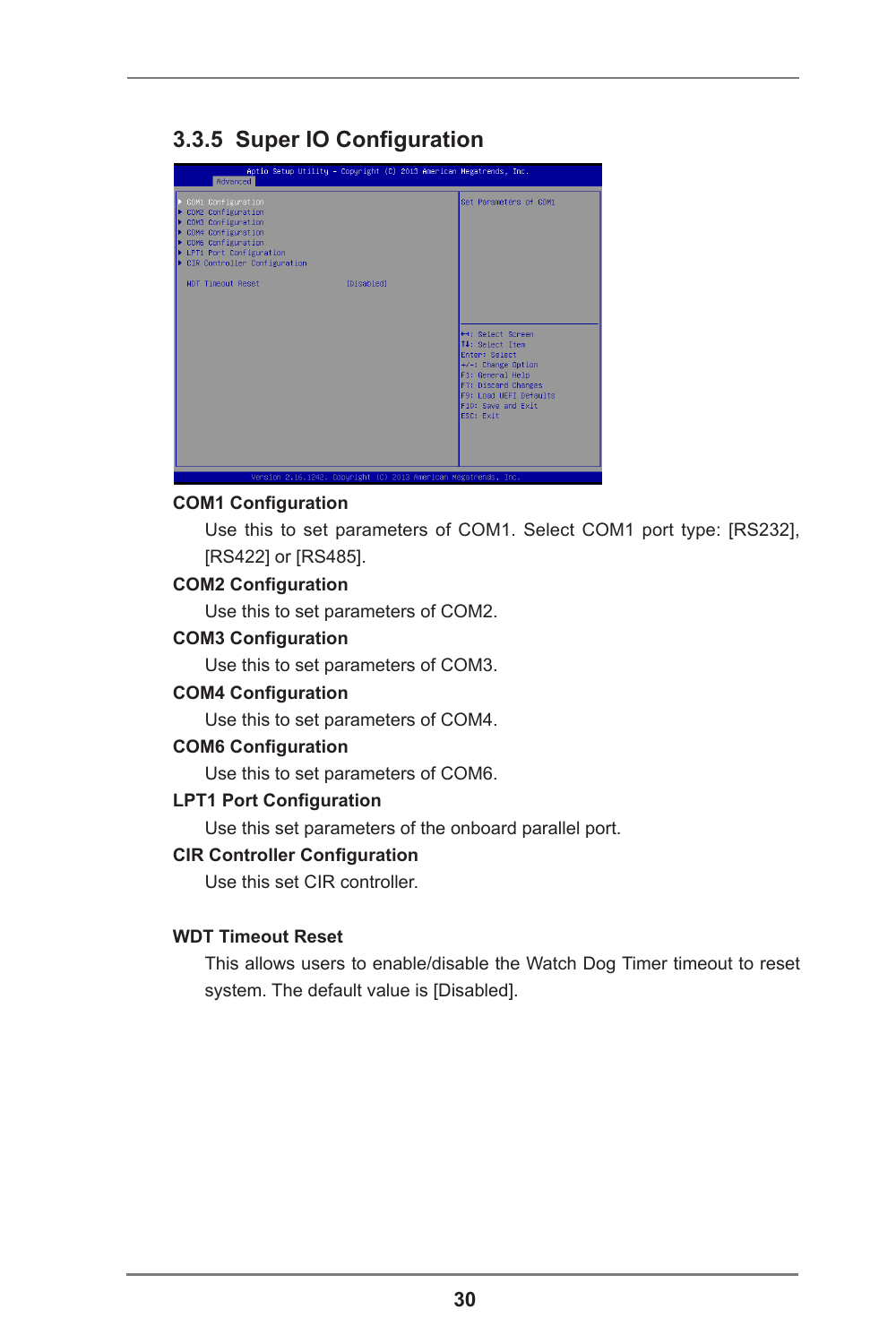#### **3.3.6 ACPI Coniguration**

| Advanced                                                                                                                                    |                                                                                                                  | Aotio Setup Utility - Copyright (C) 2013 American Megatrends, Inc.                                                                                                                         |
|---------------------------------------------------------------------------------------------------------------------------------------------|------------------------------------------------------------------------------------------------------------------|--------------------------------------------------------------------------------------------------------------------------------------------------------------------------------------------|
| Suspend to RAM<br>ACPT HPFT Table                                                                                                           | [Auto]<br>[Enabled]                                                                                              | It is recommended to select.<br>auto for ACPI S3 power saving.                                                                                                                             |
| PS/2 Keyboard Power On<br>PCTE Devices Power On<br>CTR Power On<br>RTC Alarm Power On<br>USB Keyboard/Remote Power On<br>USB Mouse Power On | <b>[Disabled]</b><br><b>[Disabled]</b><br><b>[Disabled]</b><br>[Bu OS]<br><b>[Disabled]</b><br><b>[Disabled]</b> |                                                                                                                                                                                            |
|                                                                                                                                             |                                                                                                                  | ++: Select Screen<br>14: Select Item<br>Enter: Select<br>+/-: Change Option<br>F1: General Help<br>F7: Discard Changes<br>F9: Load UEFI Defaults<br>F10: Save and Exit<br><b>ESC: Exit</b> |
|                                                                                                                                             | Unnelon 9 16 1949, Commission (C) 9019 Open Long Honotenede, The                                                 |                                                                                                                                                                                            |

#### **Suspend to RAM**

Use this item to select whether to auto-detect or disable the Suspend-to-RAM feature. Select [Auto] will enable this feature if the OS supports it.

#### **ACPI HPET Table**

 Use this item to enable or disable ACPI HPET Table. The default value is [Enabled]. Please set this option to [Enabled] if you plan to use this motherboard to submit Windows<sup>®</sup> certification.

#### **PS/2 Keyboard Power On**

Use this item to enable or disable PS/2 keyboard to turn on the system from the power-soft-off mode.

#### **PCIE Devices Power On**

 Use this item to enable or disable PCIE devices to turn on the system from the power-soft-off mode.

#### **CIR Power On**

Use this item to enable or disable CIR to power on the system.

#### **RTC Alarm Power On**

 Use this item to enable or disable RTC (Real Time Clock) to power on the system.

#### **USB Keyboard/Remote Power On**

 Use this item to enable or disable USB Keyboard/Remote to power on the system.

#### **USB Mouse Power On**

Use this item to enable or disable USB Mouse to power on the system.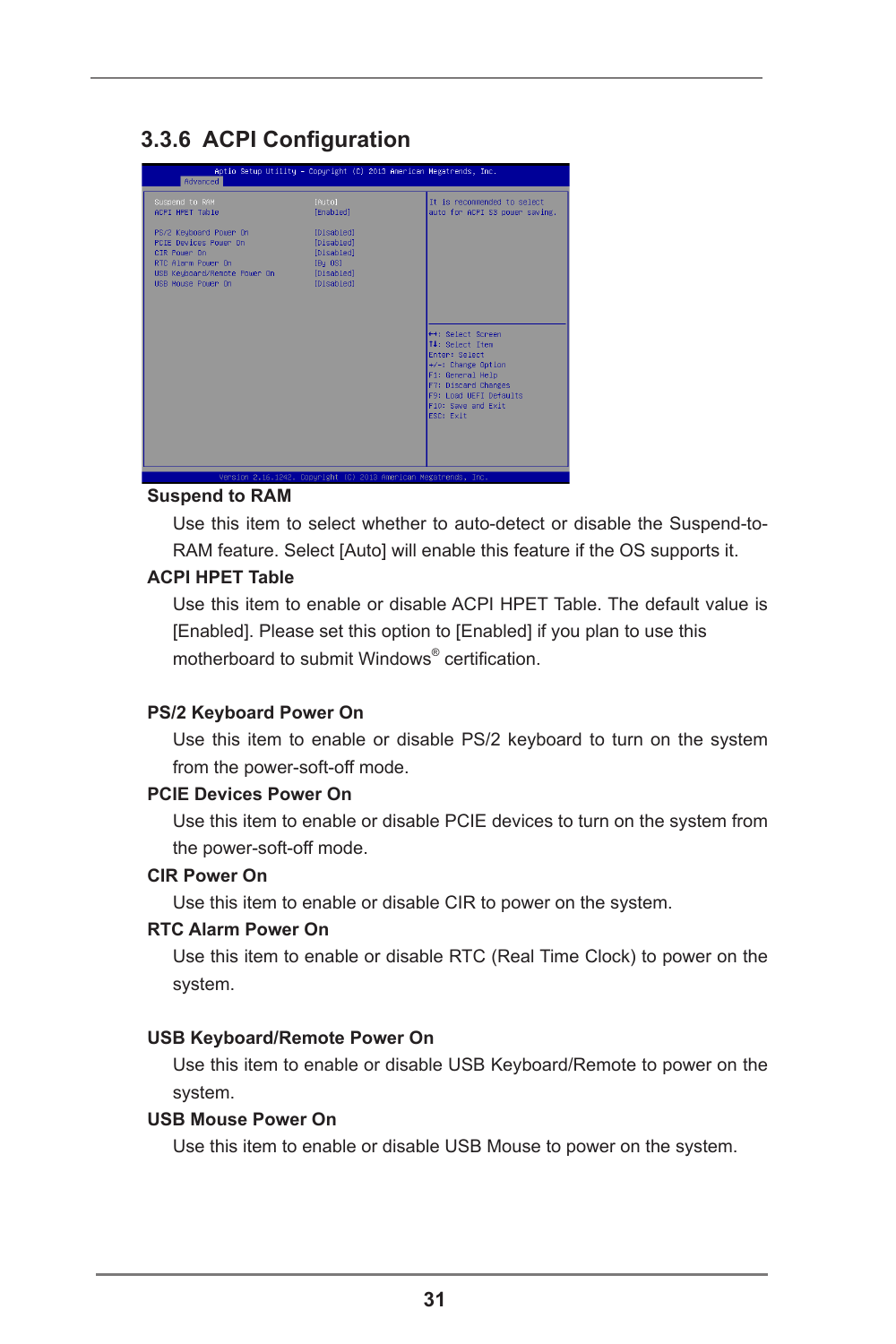### **3.3.7 USB Coniguration**



#### **USB Controller**

Use this item to enable or disable the use of USB controller.

#### **USB 3.0 Controller**

Use this item to enable or disable the use of USB 3.0 controller. Configuration options: [Auto], [Enabled] and [Disabled]. If you enable "CSM", USB 3.0 controller will be disabled when you select [Auto]. If you disable "CSM", USB 3.0 controller will be enabled when you select [Auto].

#### **Legacy USB Support**

Use this option to select legacy support for USB devices. There are four configuration options: [Enabled], [Auto] and [UEFI Setup Only]. The default value is [Auto]. Please refer to below descriptions for the details of these four options:

[Enabled] - Enables support for legacy USB.

[Auto] - Enables legacy support if USB devices are connected.

[UEFI Setup Only] - USB devices are allowed to use only under UEFI setup and Windows / Linux OS.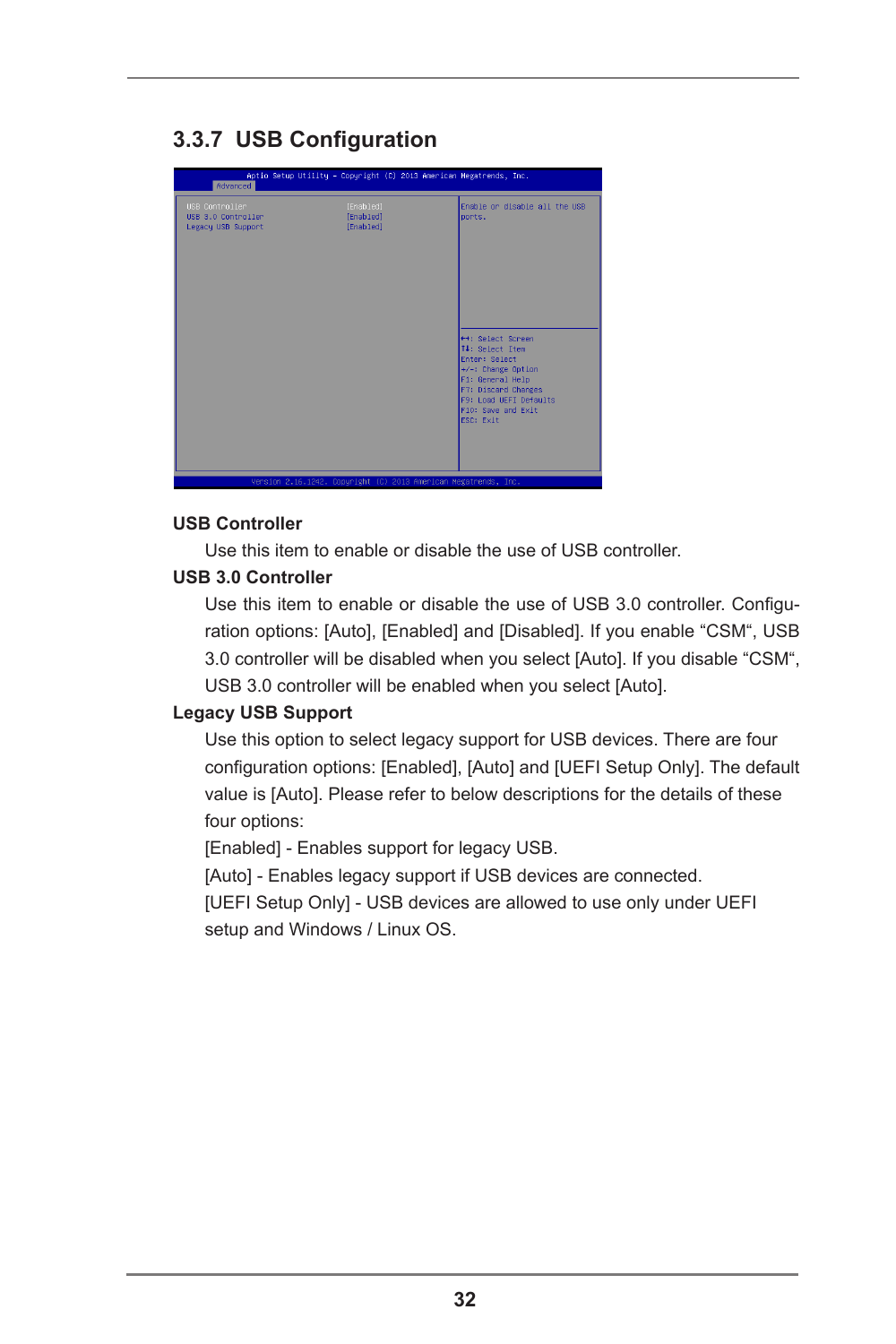#### **3.4 Hardware Health Event Monitoring Screen**

In this section, it allows you to monitor the status of the hardware on your system, including the parameters of the CPU temperature, motherboard temperature, CPU fan speed, chassis fan speed, and the critical voltage.

| Main Advanced H/W Monitor Security Boot Exit              | Aotio Setup Utility - Copyright (C) 2013 American Megatrends, Inc. |                                                                                                                                                                                              |
|-----------------------------------------------------------|--------------------------------------------------------------------|----------------------------------------------------------------------------------------------------------------------------------------------------------------------------------------------|
| Hardware Health Event Monitoring                          |                                                                    | Quiet Ean Eunction Control                                                                                                                                                                   |
| CPU Temperature<br>M/B Temperature                        | $: 450.0$ $^{\circ}$ C<br>$: 437.0$ <sup>1</sup> C                 |                                                                                                                                                                                              |
| CPU FAN1 Speed<br>CHA FAN1 Speed                          | : N/A<br>: N/A                                                     |                                                                                                                                                                                              |
| VCORE<br>$+ 3.30V$<br>$+ 5.00V$<br>$+$ VTN                | : 40.960 V<br>$: 43,440$ V<br>$: +5.160$ V<br>$: +12.320V$         |                                                                                                                                                                                              |
| CPU_Fan1 Setting<br>CHA_FAN1 Setting<br>Case Open Feature | [Full On]<br>[Full On]<br>[Disabled]                               | ++: Select Screen<br>14: Select Item<br>Enter: Select<br>$+\angle -$ : Change Option<br>F1: General Help<br>F7: Discard Changes<br>F9: Load UEFI Defaults<br>F10: Save and Exit<br>ESC: Exit |
|                                                           | Version 2.16.1242. Copyright (C) 2013 American Megatrends, Inc.    |                                                                                                                                                                                              |

#### **CPU\_FAN1 Setting**

 This allows you to set CPU\_FAN1's speed. Configuration options: [Full On] and [Automatic Mode]. The default value is [Full On].

#### **CHA\_FAN1 Setting**

This allows you to set CHA\_FAN1's speed. Configuration options: [Full On] and [Automatic Mode]. The default value is [Full On].

#### **Case Open Feature**

 This allows you to enable or disable case open detection feature. The default is value [Disabled].

#### **Clear Status**

 This option appears only when the case open has been detected. Use this option to keep or clear the record of previous chassis intrusion status.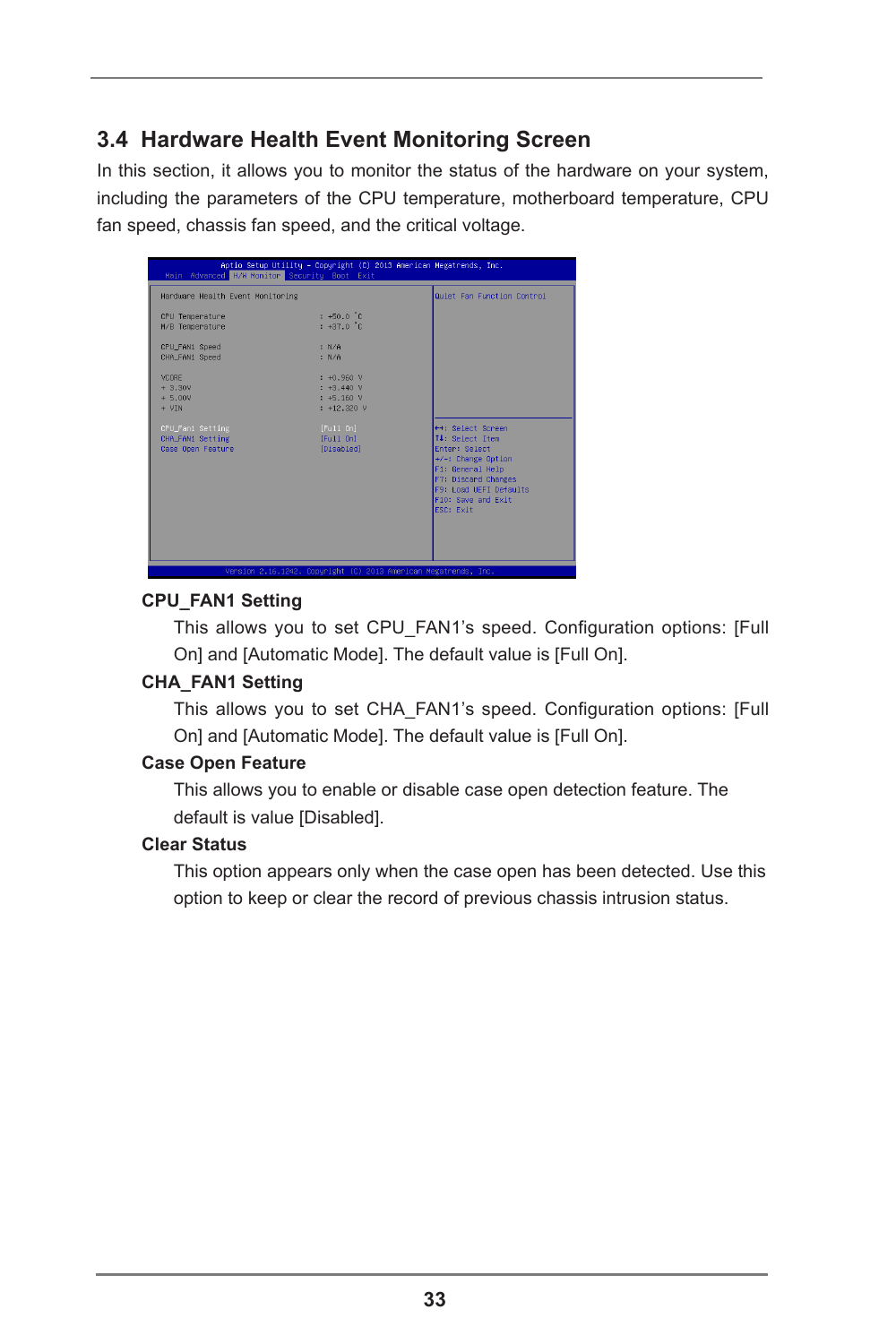#### **3.5 Security Screen**

In this section, you may set, change or clear the supervisor/user password for the system.



#### **Supervisor Password**

Set or change the password for the administrator account. Only the administrator has authority to change the settings in the UEFI Setup Utility. Leave it blank and press enter to remove the password.

#### **User Password**

Set or change the password for the user account. Users are unable to change the settings in the UEFI Setup Utility. Leave it blank and press enter to remove the password.

#### **Secure Boot**

Enable to support Windows 8 64-bit Secure Boot.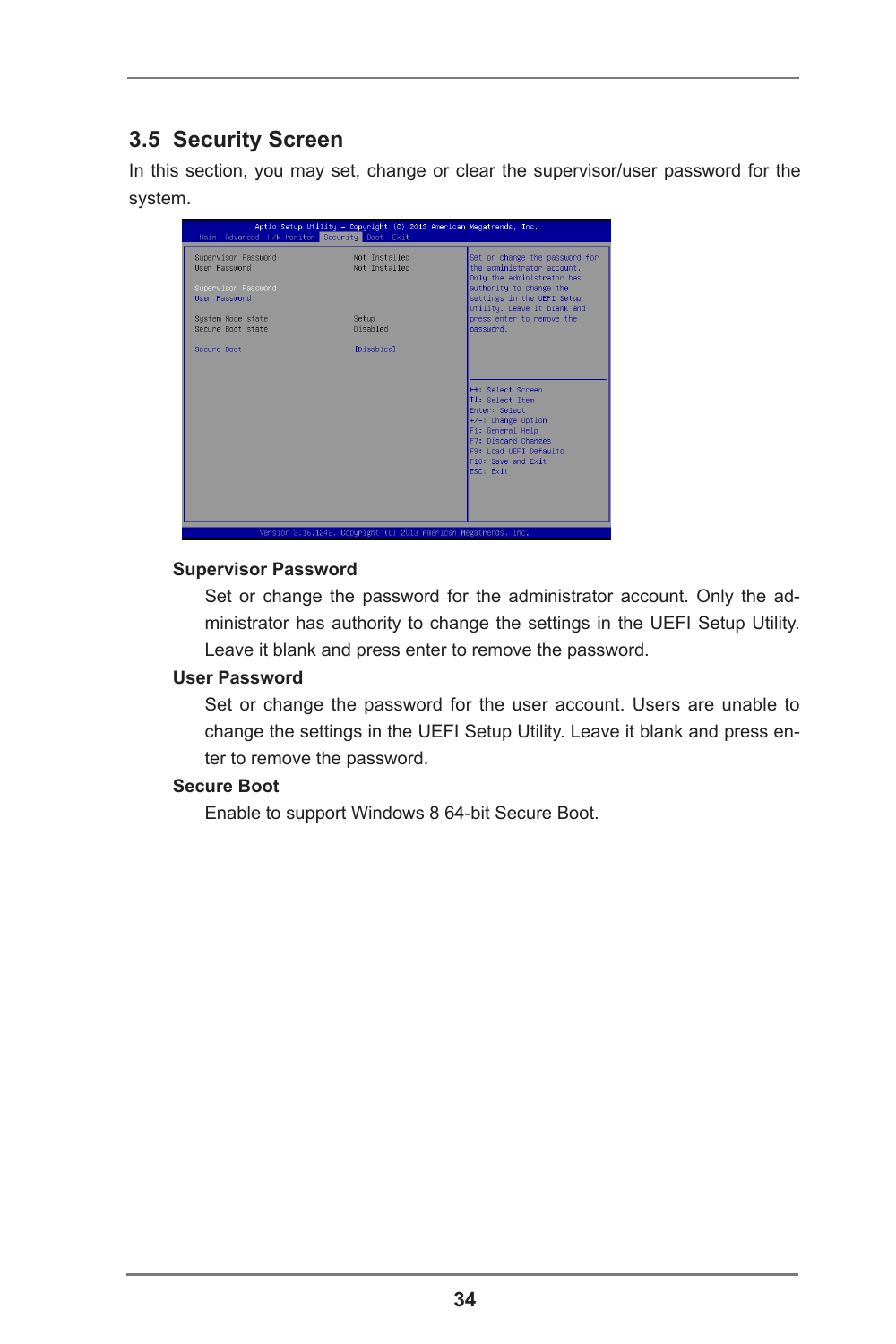#### **3.6 Boot Screen**

In this section, it will display the available devices on your system for you to conigure the boot settings and the boot priority.



#### **Fast Boot**

Fast Boot minimizes your computer's boot time. There are three coniguration options: [Disabled], [Fast] and [Ultra Fast]. The default value is [Disabled]. Please refer to below descriptions for the details of these three options:

[Disabled] - Disable Fast Boot.

[Fast] - The only restriction is you may not boot by using an USB flash drive.

[Ultra Fast] - There are a few restrictions.

- 1. Only supports Windows® 8 64-bit UEFI operating system.
- 2. You will not be able to enter BIOS Setup (Clear CMOS or run utility in Widows® to enter BIOS Setup).
	- 3. If you are using an external graphics card, the VBIOS must support UEFI GOP in order to boot.

#### **Boot From Onboard LAN**

Use this item to enable or disable the Boot From Onboard LAN feature.

#### **Setup Prompt Timeout**

This shows the number of seconds to wait for setup activation key.

#### **Bootup Num-Lock**

If this item is set to [On], it will automatically activate the Numeric Lock function after boot-up.

#### **Boot Beep**

Select whether the Boot Beep should be turned on or off when the system boots up. Please note that a buzzer is needed.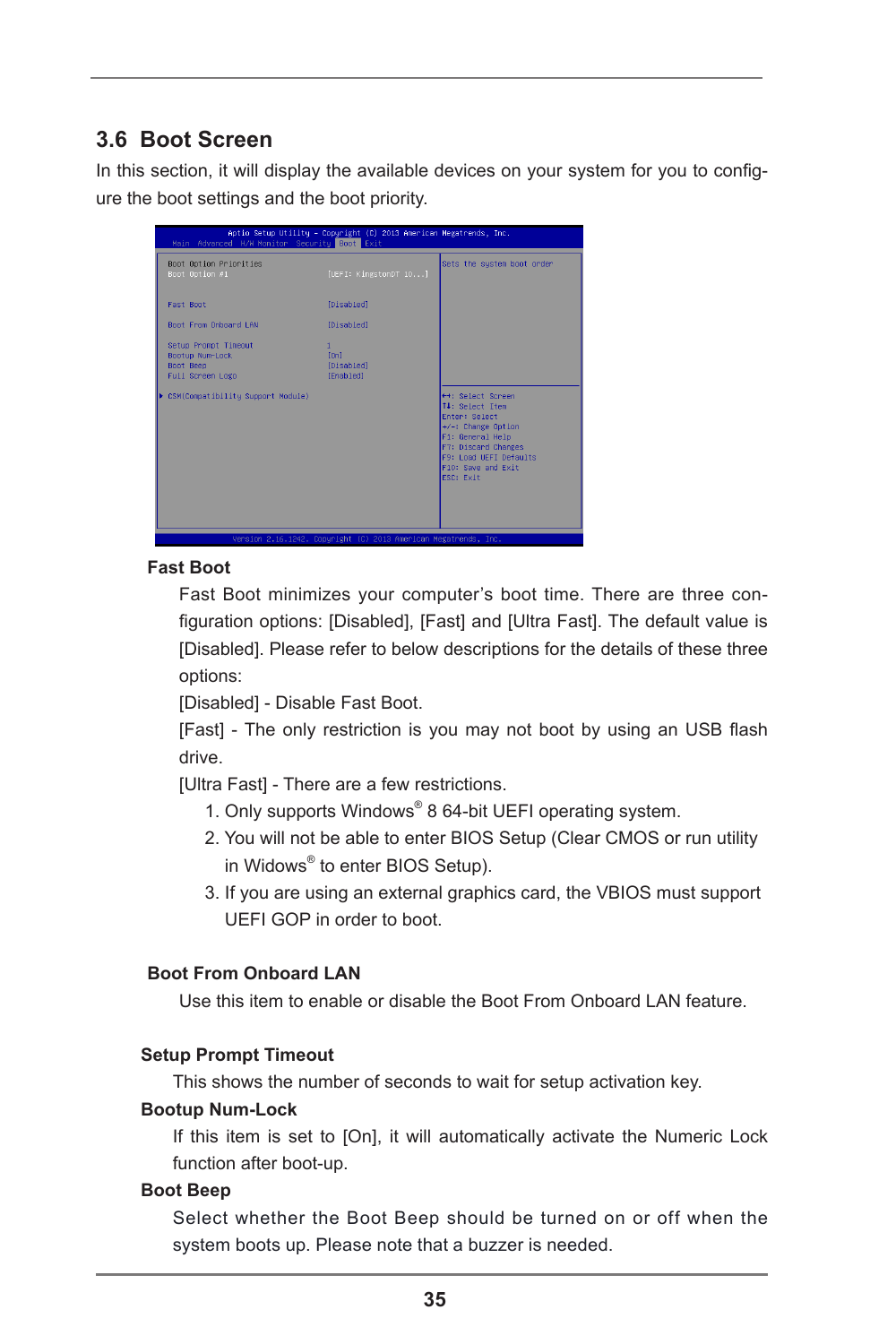#### **Full Screen Logo**

Use this item to enable or disable OEM Logo. The default value is [Enabled].



#### **CSM (Compatibility Support Module)**

#### **CSM**

 Enable to launch the Compatibility Support Module. Please do not disable unless you're running a WHCK test. If you are using Windows® 8 64-bit and all of your devices support UEFI, you may also disable CSM for faster boot speed.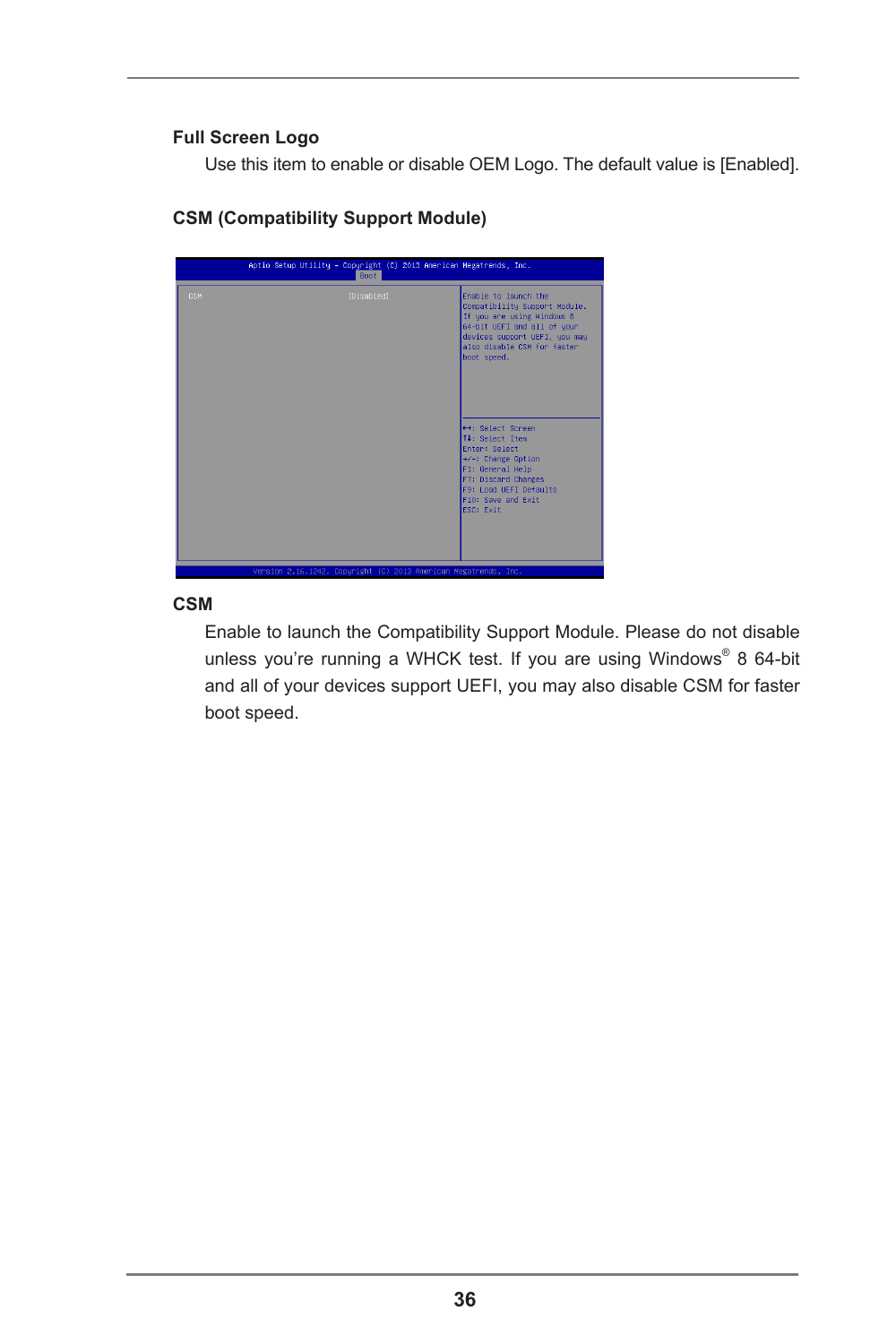#### **3.7 Exit Screen**



#### **Save Changes and Exit**

When you select this option, it will pop-out the following message, "Save configuration changes and exit setup?" Select [OK] to save the changes and exit the UEFI SETUP UTILITY.

#### **Discard Changes and Exit**

When you select this option, it will pop-out the following message, "Discard changes and exit setup?" Select [OK] to exit the UEFI SETUP UTILITY without saving any changes.

#### **Discard Changes**

When you select this option, it will pop-out the following message, "Discard changes?" Select [OK] to discard all changes.

#### **Load UEFI Defaults**

Load UEFI default values for all the setup questions. F9 key can be used for this operation.

#### **Launch EFI Shell from ilesystem device**

Attempts to Launch EFI Shell application (Shell64.efi) from one of the available filesystem devices.